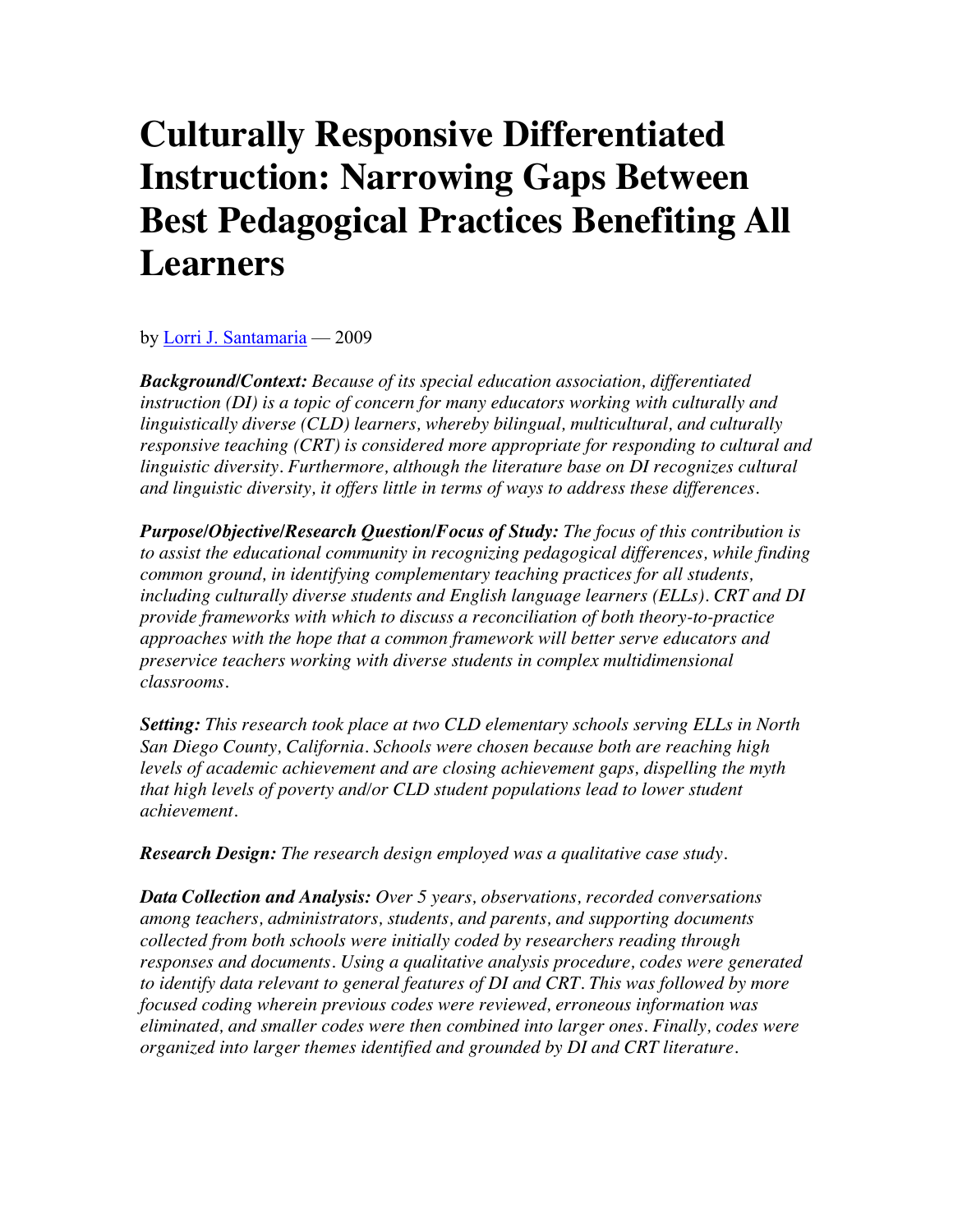*Conclusions/Recommendations: The best teaching practices are those that consider all learners in a classroom setting and pay close attention to differences inherent to academic, cultural, linguistic, and socioeconomic diversity. Through a closer examination of two different, seemingly distinct, theoretical models that have rarely been linked or reconciled, educators may be able to determine what is appropriate for particular groups of students in particular classrooms in particular locales. In implementing school reform efforts to improve student achievement, reconciliation of best teaching practices and the creation of hybrid pedagogies are critical in addressing a future of an increasingly diverse country and global community.* 

#### INTRODUCTION

Challenges inherent in serving many students with different needs (e.g., academic, cultural, linguistic, socioeconomic, or otherwise) have been the preoccupation of educators since the identification of academic achievement gaps in research studies and by school districts. These gaps continue to be a focus in newspapers, magazines, lay literature, and scholarly journals and have resulted in the development of school reform efforts including gifted programs, response to intervention (RTI) models, and individualized education plans (IEPs). Students who need additional academic assistance are provided with remedial academic programs like resource classrooms, Open Court (phonics-based reading program), and specific curricular federally initiated interventions (e.g., Reading First). English language learners (ELLs) are further supported by bilingual, dual-language immersion, and English as a second language (ESL) programs. In addition, educationally disadvantaged students from low socioeconomic backgrounds are entitled to federal and state assistance programs (e.g., Title I; free and reduced lunch).

Though federal and state-funded programs have directly given support to students from specific backgrounds, the notion of cultural diversity has not been directly addressed and is the one difference that overlaps with and impacts each of the other categories identified. Cultural difference is the single most pervasive difference in U.S. schools and until the early 1970s, by multicultural education, the most neglected. This lack of attention to the needs of a growing number of students has caused educators to embark on a series of discussions, including this article, to address culturally and linguistically diverse (CLD) learners. These discussions must include ELLs because primary language instruction programs (e.g., bilingual education) serving ELL needs are challenged and have been restructured in the aftermath of the successful passage of English-only legislation in states including California and Arizona.

*Differentiated instruction* (DI) is one way that educators have recently begun to provide academic instruction to children with special needs mainstreamed into general education classrooms (Tomlinson, 1999, 2000). Conversely, *culturally responsive teaching* (CRT) is a collection of best teaching practices to enhance the academic success of students who are culturally different in classroom settings (Gay, 2000; Ladson-Billings, 1994, 2001). What the two approaches have in common is that they are both designed to provide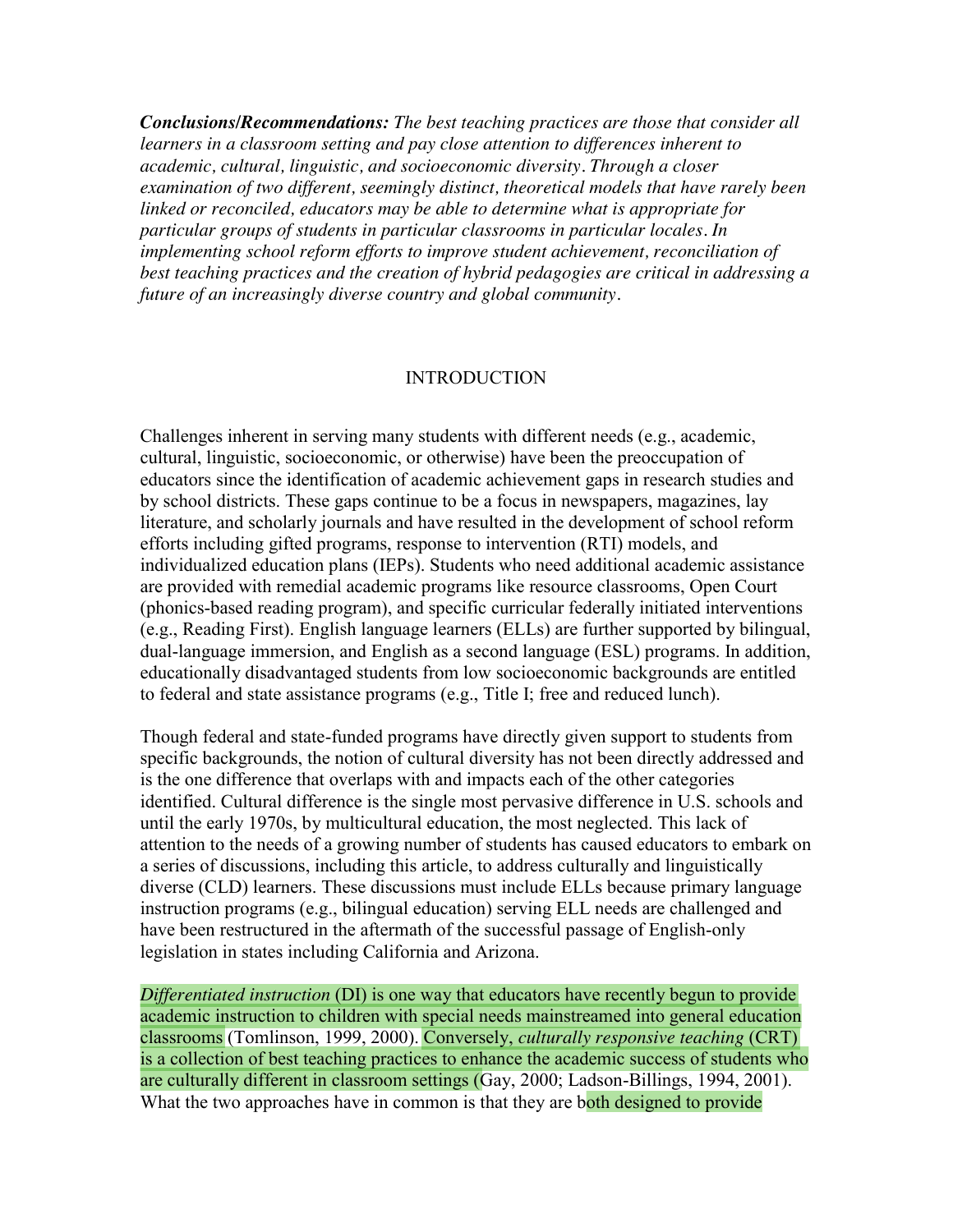support for groups of students who have been historically unsuccessful in mainstream general education classrooms for a variety of reasons. However, discussions around DI and CRT have three important tensions between them that make them worthy of scholarly consideration.

First, DI comes out of special education research and practice, in which CLD learners have been historically misdiagnosed, misidentified, and, as a result, sometimes overrepresented in programs serving students with high-incidence disabilities (e.g., learning disabilities, speech/ language impairments); conversely, CLD learners have been underrepresented in gifted education programs (Artiles & Trent, 1997; Obiakor, 2007; Tomlinson & Kalbfleisch, 1998; Vaughn, Bos, & Schumm, 2000).

Second, educators and researchers who work to serve needs of children of African, indigenous, Asian, Pacific Islander, bi/multiracial, or Latin American descent with pedagogical practices such as CRT do not want CLD students to be confused with learners with disabilities (Artiles & Ortiz, 2002; Delpit, 1995). Therefore, these professionals who practice CRT may hail DI as good teaching while simultaneously rejecting the special education connotations currently associated with the practice.

Finally, although academically diverse students (e.g., learning disabled, gifted) and CLD learners have "special" needs and, in some cases, benefit from similar kinds of instruction, there are profound differences between children for whom DI instruction was targeted in the past and those children for whom the practice seems appropriate today. That is, over time, DI has evolved from serving gifted learners to providing support to children with high-incidence disabilities and, more recently, to teaching all learners from culturally, linguistically, and academically diverse backgrounds within the current context of the general education classroom (Berger, 1991; Lawrence-Brown, 2004; Van Tassel-Baska, 1989; Waldron & McLeskey, 1998).

This contribution to the discussion of DI and its applications for CLD learners in general education classrooms begins by considering definitions and origins, practical applications, academic products, and theoretical frameworks, followed by gaps in the research and literature. This same discussion will be duplicated for CRT. These two considerations will provide a framework with which to discuss a reconciliation of the two theory-to-practice approaches with the hope that a common framework will better serve educators and preservice teachers working with diverse students in complex multidimensional classrooms. The focus of this work is to assist the educational community in recognizing pedagogical differences, while finding common ground, in identifying complementary teaching practices for all students, including culturally diverse and ELLs.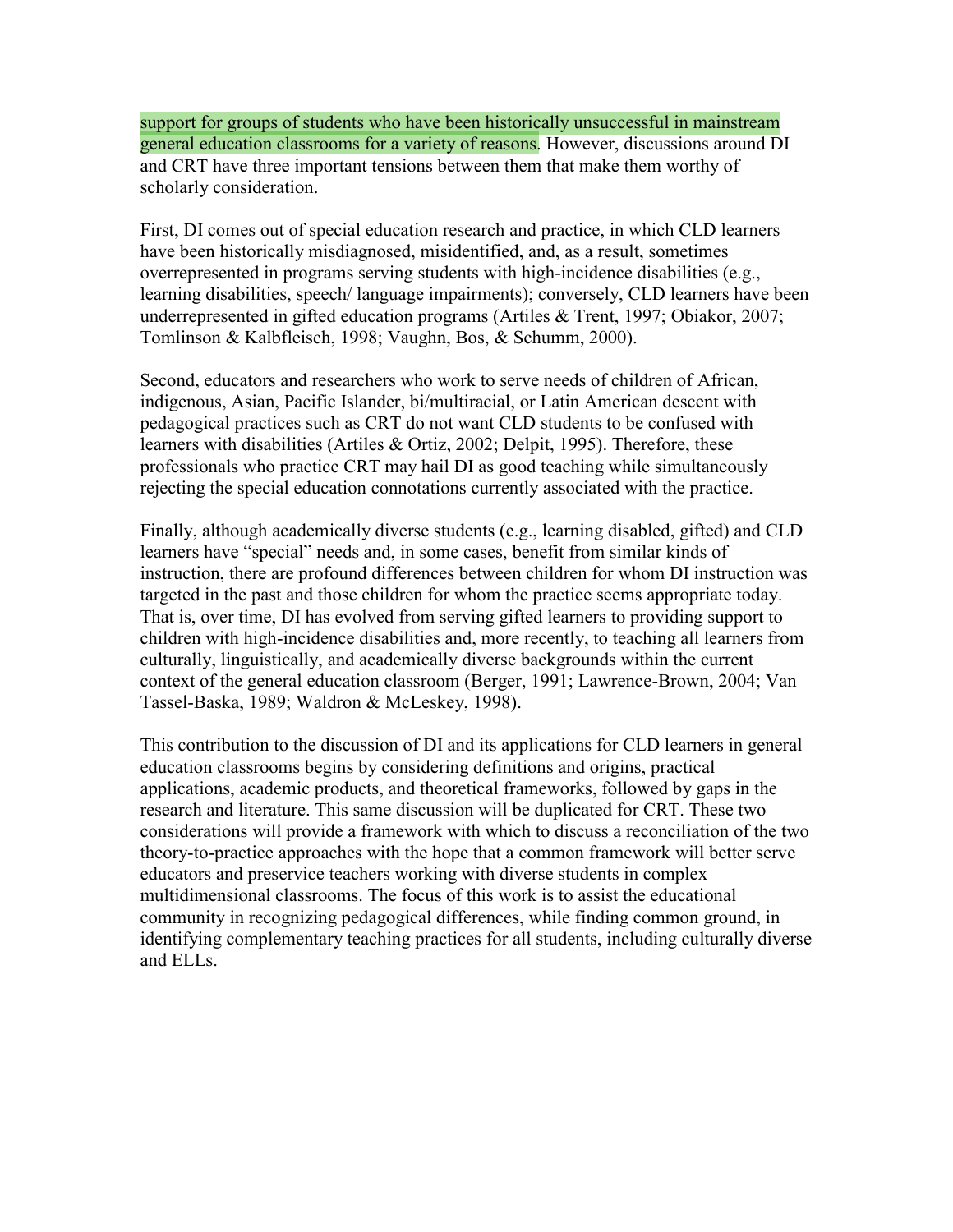#### THEORETICAL FRAMEWORKS

#### DIFFERENTIATIED INSTRUCTION

#### *Differentiated instruction defined*

Differentiation can best be described as a group of common theories and practices acknowledging student differences in background knowledge, readiness, language, learning style, and interests, resulting in individually responsive teaching appropriate to particular student needs (Tomlinson & Kalbfleisch, 1998; Vaughn et al., 2000). Differentiated instruction (DI), sometimes referred to as mixed-ability teaching, is a process-oriented approach most suitable to classrooms in which students have a wide range of ability levels (Heacox, 2001; Winebrenner, 1992). The approach is rigorous, relevant, flexible, and varied while intended to meet students at personal instructional levels in efforts to maximize growth resulting in individual success (Lawrence-Brown, 2004; Santamaría & Thousand, 2004).

Upon closer inspection, professionals working in education may contend that DI has borrowed liberally from the work of well-known scholarship (e.g., Bloom 1956; Bruner, 1966; Taba, 1962). These seminal works informing DI include scholarship on gifted education practices, multiple intelligences theories, brain research, and, to some degree, bilingual and multicultural education (Banks et al., 2001; Gardner, 1983, 1995, 1999; Van Tassel-Baska, 1992). Recognition of student differences and the response to them are socially constructed phenomena. As a result, DI is considered as much a philosophical orientation as it is a best teaching practice or theory.

# *Differentiated instruction and best teaching practices*

As early as 1982, educational researchers studying gifted learners in special education settings acknowledged the importance of recognizing unique characteristics of students when making decisions as to how the curriculum should be modified (Feldhusen, 1989, 1993; Feldhusen, Hansen, & Kennedy, 1989; Maker, 1982). More recently, according to Carol Ann Tomlinson, who writes about DI in general education classrooms, differentiation is characterized by the modification of three elements: content, process, and product (2001). These same elements were identified earlier by June Maker (1982), who later wrote about their application to gifted Latino and Native American students in the Southwest United States (Maker & Schiever, 1989). Additionally, Maker's research findings indicated the need to modify the school environment to allow for connections between school experiences and students' greater world in support of CLD gifted learners (Maker & Nielson, 1996).

In Tomlinson's (1999) conceptualization of DI (which does not include environmental modifications) *content* refers to materials used to support instructional subject matter, approaches to outlining tasks and objectives to goals, and beliefs that instruction is concept focused and principle driven. Access to content is the central goal, as is alignment to state standards and high-stakes standardized tests. Content addresses teaching the same concepts with all students while providing adjustments to the degree of complexity for the academic diversity of learners. For example, students with more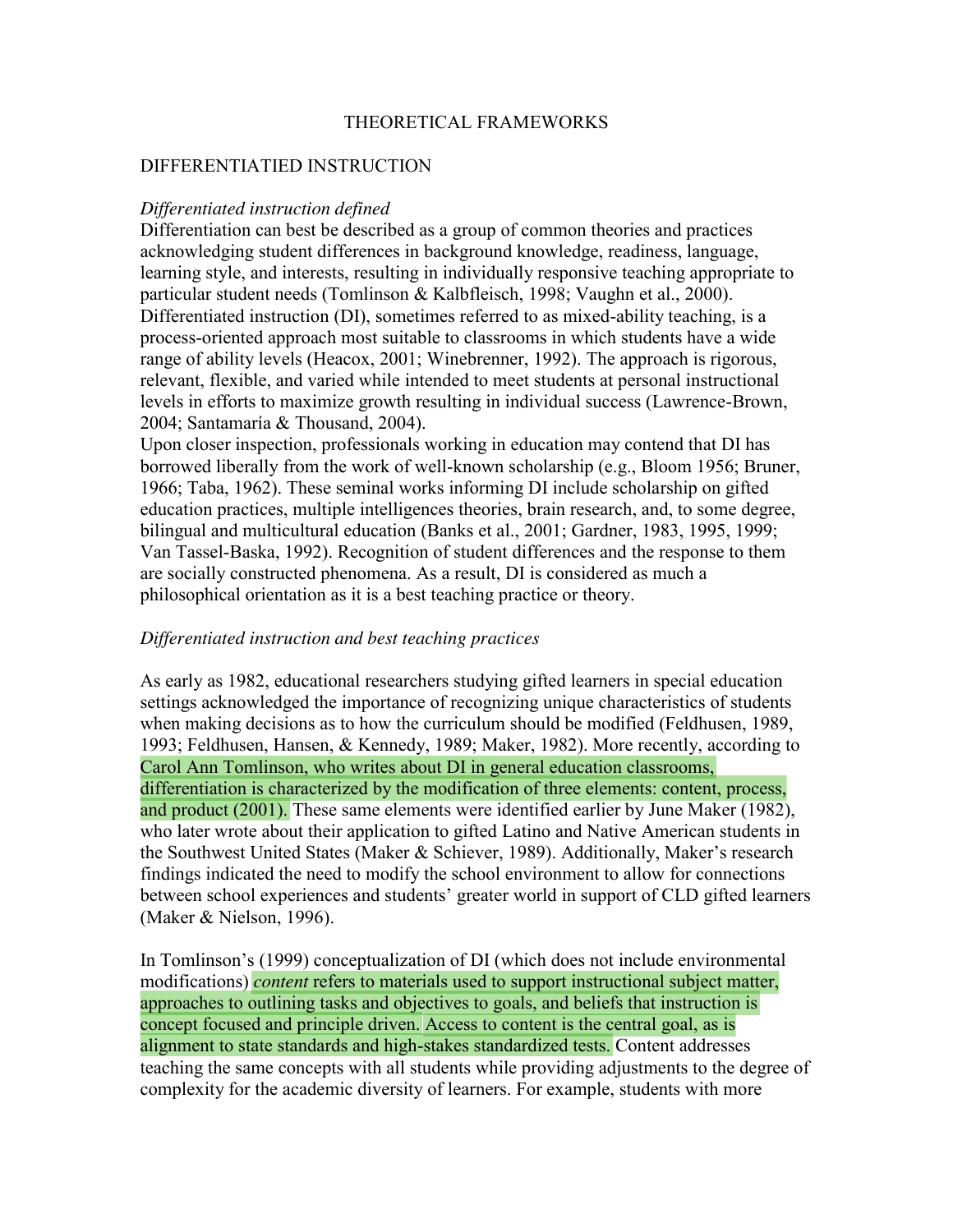ability may be working on synthesis or application of a concept, whereas students who find curriculum content challenging may be working with definitions, comparisons/contrasts, or summarizations of the same concepts.

Process considerations focus on the use of cooperative groups that enable students to work together to maximize and stimulate their learning and that of others in the group (Johnson & Johnson, 2002). Opportunities for group interactions are a critical part of DI, based on research that has determined that homogenous grouping supports more advanced learners (Allan, 1991; Kulik & Kulik, 1992; Oakes, 1985, 1990; Slavin, 1990). In most conceptions of DI, a variety of deliberate grouping strategies are used depending on content, student projects, and ongoing evaluations to ensure the engagement and success of all learners. Students are expected to interact with one another and work together as they develop content knowledge regardless of ability level, with all learners participating and being challenged appropriately.

Designing and managing DI can be a challenging task because students work at many levels and at varying paces. To this end, Tomlinson (2001) has suggested strategies that teachers can use to effectively maintain and manage classrooms within a DI framework. Whereas in the past, differentiation did not focus on assessment (Berger, 1991; Maker, 1982; Van-Tassel-Baska, 1989), *product* currently includes initial and ongoing assessment of student readiness and of student goals, with the focus on learners who are active and responsible (Tomlinson, 1999, 2000; Vaughn et al., 2000). Product also expects and requires students' active engagement in classrooms in which they are working on the same content with varying tasks at different levels. Testing students prior to content introduction, coupled with ongoing assessment, enables teachers to provide an appropriate menu of choices and scaffolds within the many needs, interests, and abilities of students in an academically diverse classroom. Appropriate student product also allows numerous means of expression and alternative procedures (Berger), as well as varying degrees of difficulty, types of evaluation, and scoring for a wide range of student ability levels. Therefore, products vary as a result of DI, depending on what students are actually able to accomplish.

# *Theoretical framework*

Brain research and multiple intelligence theory provide the most salient theoretical foundation for DI. Brain research responds to a variety of student academic readiness skills, interests, and learning profiles, whereas multiple intelligence theory embraces the notion of recognizing different kinds of "smart" (Gardner, 1999; Kalbfleisch, 1987).

To provide an anchor for the "how-to" and more practical application of DI, Tomlinson (1998, 2000, 2001, 2003) has identified five guidelines situated within a framework with the goal of making differentiation possible for general education classroom teachers to attain The first guideline is clarification and focus of key concepts and generalizations. This type of content-based clarification ensures that all learners acquire deep foundational understandings of academic material being presented. The second guideline is the use of assessments as teaching tools to extend (rather than merely measure)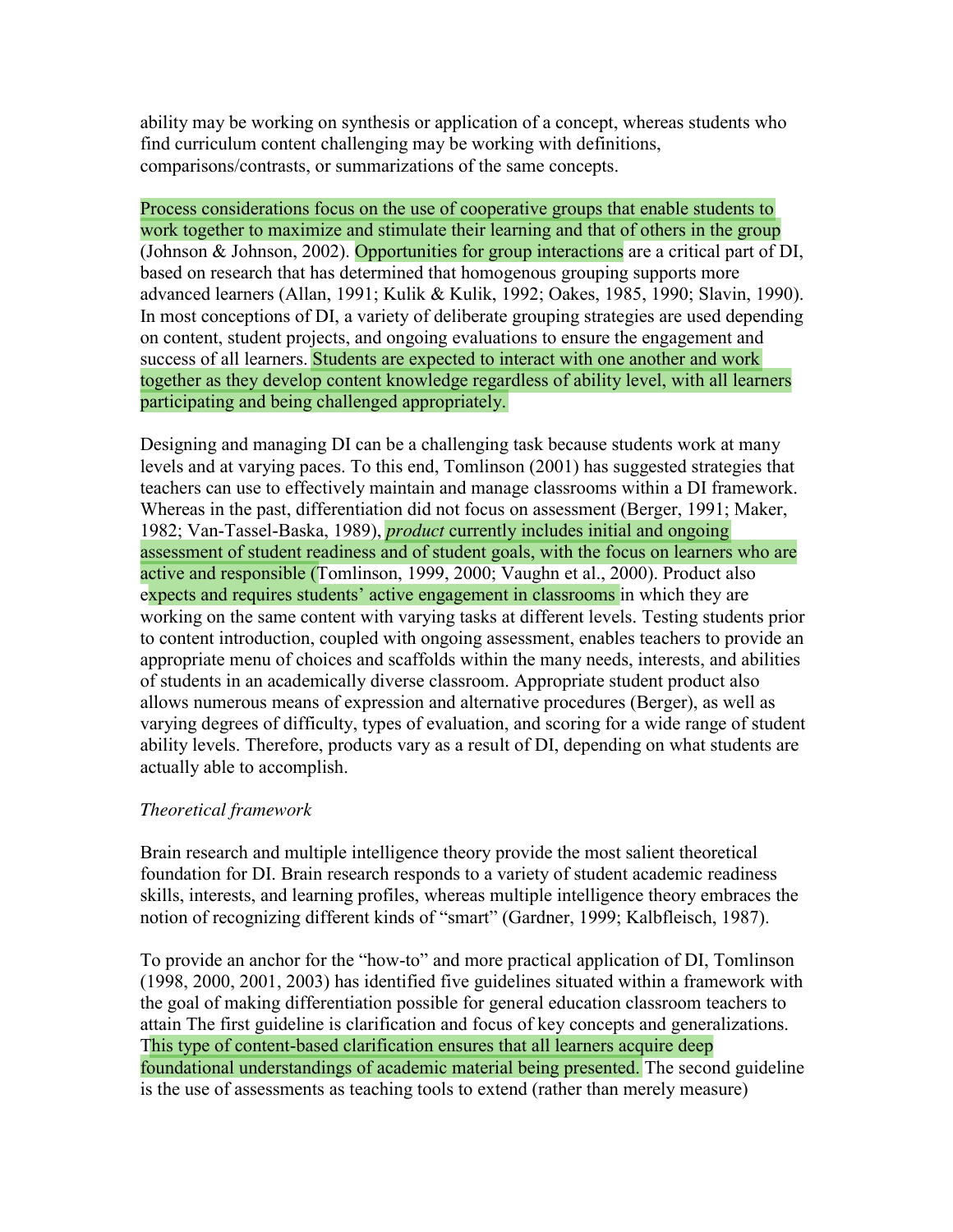instruction before, during (process), and after learning takes place (product). Emphasizing critical and creative thinking in global lesson design is the third guideline, which includes process-based student support as needed. This is followed by the fourth guideline, which involves the process of engaging all learners within a variety of learning tasks. The final guideline refers to providing a balance between teacher-assigned and student-selected (process) tasks based on assessment data (product). Application of some combination of these guidelines is suggested by the author, depending on students' needs and instructional decisions regarding content, process, and product. These guidelines are useful in looking for manifestations of DI in classrooms and serve as a reference to compare differentiation with other teaching methods in the discussion of this article. Table 1 illustrates ways in which content, process, and product relate to each other conceptually (Tomlinson, 1995, 1999, 2000).

| <b>Elements of Differentiated Instruction</b>                                                           | <b>Guidelines for Implementing Differentiated</b>                            |  |
|---------------------------------------------------------------------------------------------------------|------------------------------------------------------------------------------|--|
|                                                                                                         | <b>Instruction</b>                                                           |  |
| <b>Content</b>                                                                                          |                                                                              |  |
|                                                                                                         | Clarifying key concepts and generalizations                                  |  |
| -Supporting instructional subject matter                                                                |                                                                              |  |
|                                                                                                         |                                                                              |  |
| - Providing central access                                                                              |                                                                              |  |
| -Aligning tasks, instructional goals, and objectives                                                    |                                                                              |  |
| to high-stakes standardized tests                                                                       |                                                                              |  |
|                                                                                                         |                                                                              |  |
| -Adjusting by degree of complexity for academic                                                         |                                                                              |  |
| diversity of learners                                                                                   |                                                                              |  |
| <b>Process</b>                                                                                          |                                                                              |  |
|                                                                                                         | Emphasizing critical and creative thinking                                   |  |
| -Using flexible grouping and appropriate classroom                                                      |                                                                              |  |
| management                                                                                              |                                                                              |  |
|                                                                                                         | Engaging all learners                                                        |  |
| -Variety of grouping strategies depending on                                                            |                                                                              |  |
| content, student projects, and evaluations                                                              |                                                                              |  |
|                                                                                                         | Maintaining a balance between teacher-assigned and<br>student-selected tasks |  |
| -Students interacting with one another and working<br>together developing content regardless of ability |                                                                              |  |
| level                                                                                                   |                                                                              |  |
| <b>Product</b>                                                                                          |                                                                              |  |
|                                                                                                         | Using assessment as a teaching tool                                          |  |
| -Initial and ongoing assessment of student readiness                                                    |                                                                              |  |
| and goals                                                                                               |                                                                              |  |
|                                                                                                         |                                                                              |  |
| -Expectations and requirements for student                                                              |                                                                              |  |
| response (expected in classrooms where students                                                         |                                                                              |  |
| work on the same content with varying tasks at                                                          |                                                                              |  |
| different levels)                                                                                       |                                                                              |  |

# **Table 1: Differentiated Instruction: Elements and Guidelines**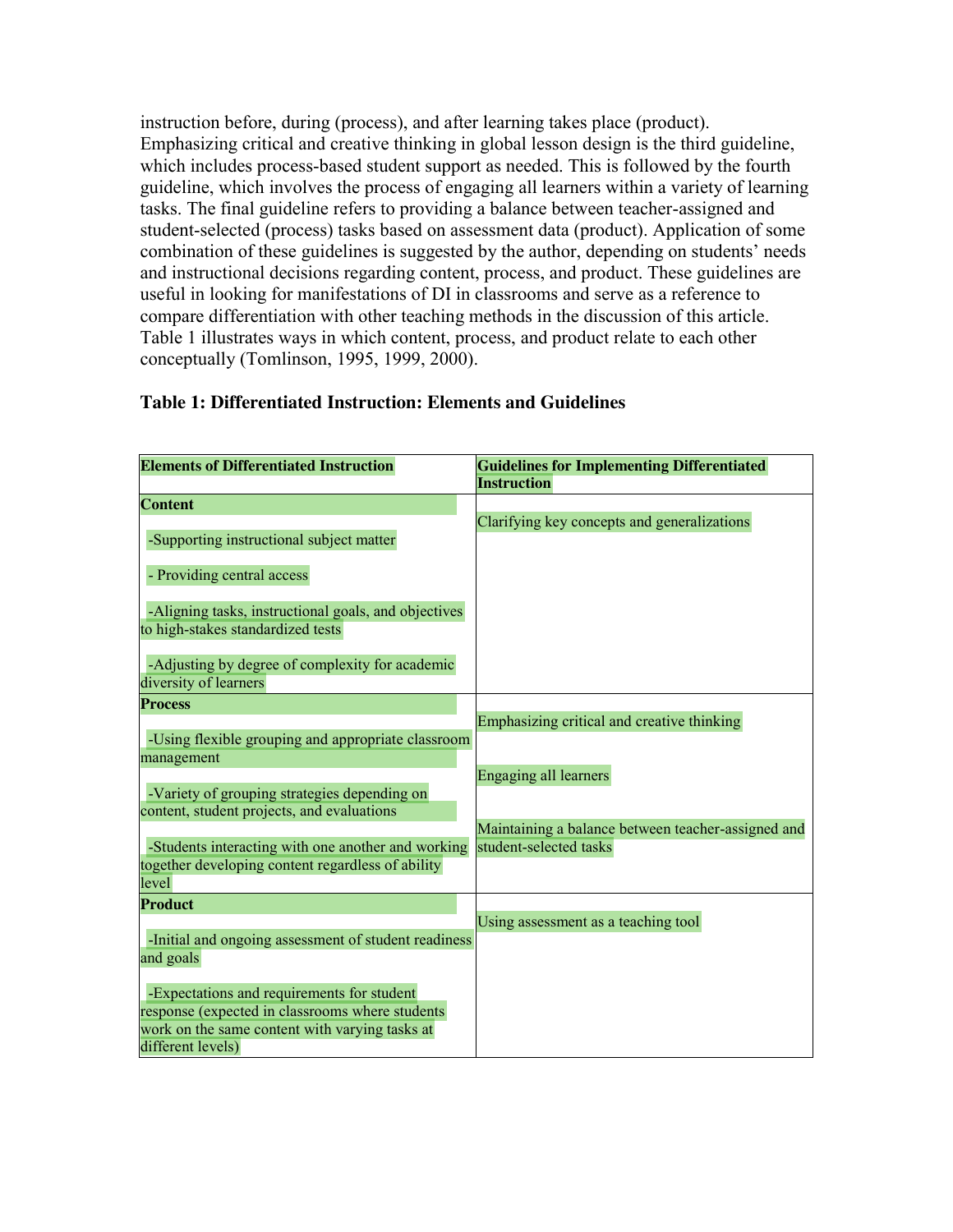As important elements of brain research and multiple intelligence theory—which, incidentally, also provide the foundation for sheltered English instruction for ELLs—DI describes the use of scaffolds to support student learning. Thus, some of the theoretical roots of DI can be linked to constructivism and, more specifically, Lev Vygotsky's (1978) zone of proximal development (ZPD), wherein students are capable of more than expected when working at more difficult levels with appropriate scaffolding or support. This support can come from more capable peers, teachers, or materials and is used to complement the content, process, and product dimensions of DI to maximize student outcomes for learners with varying degrees of proficiency (Santamaría, Fletcher, & Bos, 2002). There is a substantial body of more current research documenting the benefits of scaffolded instruction for CLD learners and descriptions of students working within their ZPDs in a variety of learning environments (Cole, 1996; Gutierrez & Rogoff, 2003; Morelli, Rogoff, Angelillo, 2003; Santamaría et al., 2002). These contributions further substantiate this important and transcendent aspect of DI, linking it to multicultural education practices.

# *Gaps in DI literature and research*

A review of the literature on DI recognizes that instruction can and should be modified for CLD learners. In responding to the needs of classroom diversity in which equity is associated with historically marginalized groups (e.g., ELLs and CLD learners) and excellence is associated with their mainstream peers, Tomlinson (2003) stated,

Schools must belong to all of these children. Educators often speak of equity as an issue with children of the former group and excellence as an issue for the latter. In truth, equity and excellence must be at the top of the agenda for all children. . . . We cannot achieve excellence for children at risk of school failure without emphatically, systematically, vigorously, and effectively seeing the development of their full potential. (p. 67)

Tomlinson, understanding and recognizing the importance of addressing cultural and linguistic diversity, continued,

You can only care for the child when you understand—what it is like to be part of that child's culture, what it is like to be unable to speak the language of the classroom, what it is like to go home to a shelter every night . . . you can only do that [connect with learners' interests] when you know what they care about, what they do that gives them joy, what they would wish for if they dared. (p. 67)

From the very beginning, with its roots in gifted education, DI recognized individual student difference. Pioneer researchers like Maker and Nielson (1986) even sought ways to change assessment for the identification of underrepresented CLD learners in gifted education. Tomlinson certainly carries this spirit and sentiment. What differentiation academicians fail to do, however, is provide practitioners with specific guidelines and strategies on how to differentiate instruction for ELL and other CLD learners to support their academic success. This gap provides the impetus for the current work and sets the pedagogical stage for a closer look at ways in which culturally responsive pedagogy may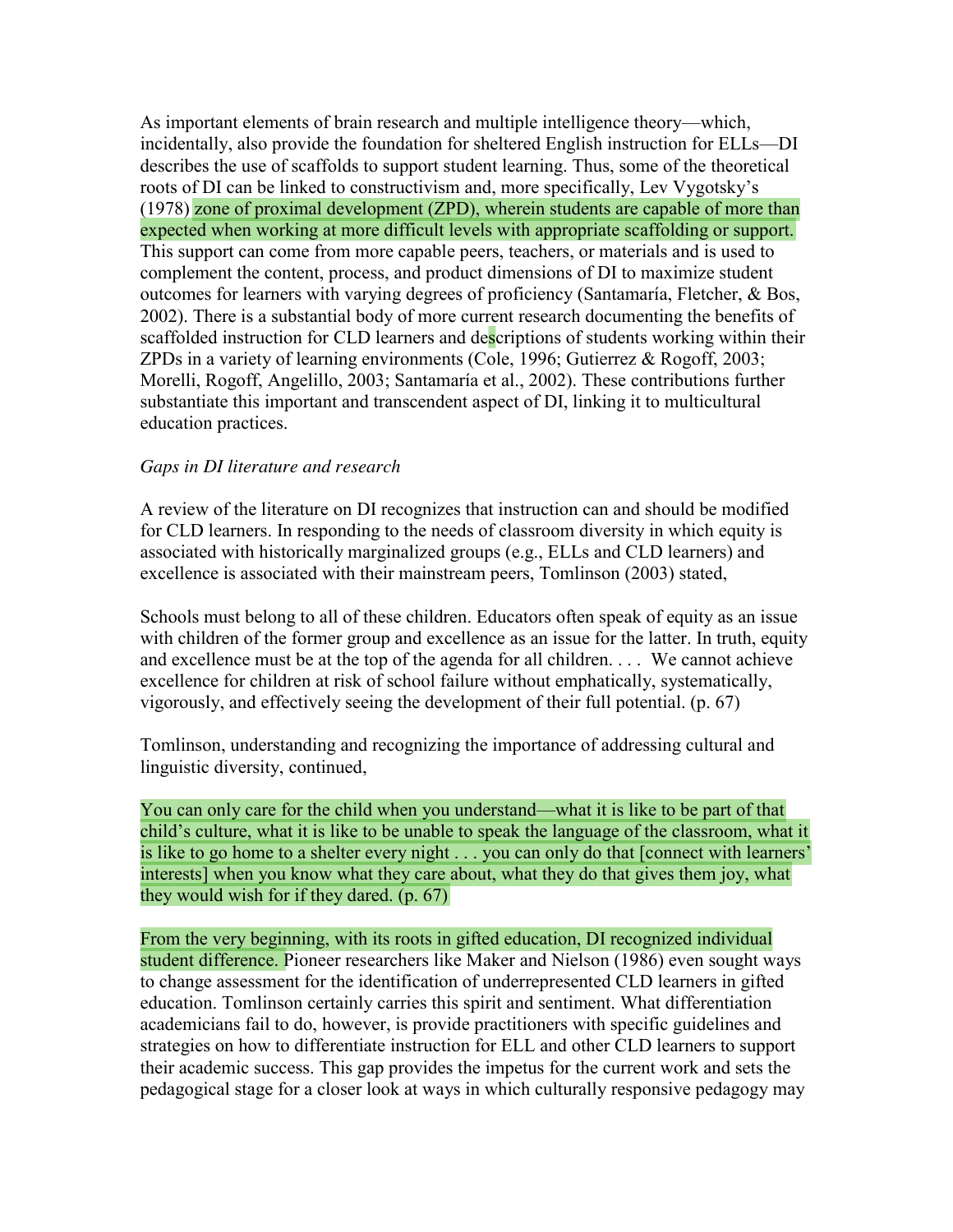serve as a bridge to offer improved teaching practices for CLD learners in the differentiated classroom.

# PRINCIPLES FOR BEST TEACHING PRACTICES FOR CLD LEARNERS

# *Culturally responsive teaching (CRT) defined*

CRT is a way of teaching used to empower students intellectually, socially, emotionally, and politically by the use of cultural references that impart knowledge, skills, and attitudes (Ladson-Billings, 1994). Valerie Ooka Pang (2005) added that "CRT is an approach to instruction that responds to the sociocultural context and seeks to integrate the cultural content of the learner in shaping an effective learning environment" (p. 336). Teachers who use this approach understand ways in which it makes their teaching more effective (King, 1994).

In the early 1970s, responding to increasing classroom diversity in the United States, educational researchers encouraged classroom teachers to use their students' language and culture as resources rather than viewing them as barriers to learning (Abrahams  $\&$ Troike, 1972). Other researchers suggested the need for teachers to revisit their own cultural orientations and preconceived notions of CLD learners (Aragon, 1973; Cuban, 1972). The hope was that teachers would critically question their own understandings of diversity appropriately to better meet the unique needs of their students, restoring dignity and pride along the way. Early work by Banks (1975), Forbes (1973), and Gay (1975) resulted in the call for schools to change existing curriculum practices, including specific ways to incorporate cultural and linguistic diversity within the curriculum for all content areas. These changes, it was asserted, would result in ethnic content serving the purpose of "bringing academic tasks from the realm of the alien and the abstract into experiential frames of reference" for all students (Gay, p. 181).

A sociocultural foundation lies at the heart of CRT. This is evidenced in research findings on learners of Latino, Asian, Pacific Islander, African American, Native American, and Native Hawaiian descent (Au & Kawakami, 1994; Irvine, 2002; Litton, 1999; McCarty, 2002; Moll, 1992). Research findings in each case point to evidence that strongly suggests socioculturally centered teaching, when traditional and nontraditional methods for measuring academic achievement are used, results in varying degrees of improved student achievement (Gay, 2000). Assisting learners within their ZPD is attained by the use of interactive teaching strategies developed with students' ethnic identities, home languages, and cultural backgrounds in mind. Of the utmost importance is the nonimposition of a cultural hegemony that is espoused in all CRT approaches described (Delpit, 1995; Gay, 2000; Ladson-Billings, 2001; Moll, 1990; Tharp & Gallimore, 1988).

Geneva Gay (2000) identified six descriptive characteristics of CRT that have been consistent with those offered by other multicultural researchers (Banks & Banks, 2004; Chamot, 1995; Forbes, 1973; Fung, 1998; Jordan, 1995; King, 1994; Litton, 1999; Moll, Amanti, Neff, & González, 1992). Researchers state that culturally responsive teaching is validating, comprehensive, multidimensional, empowering, transformative, and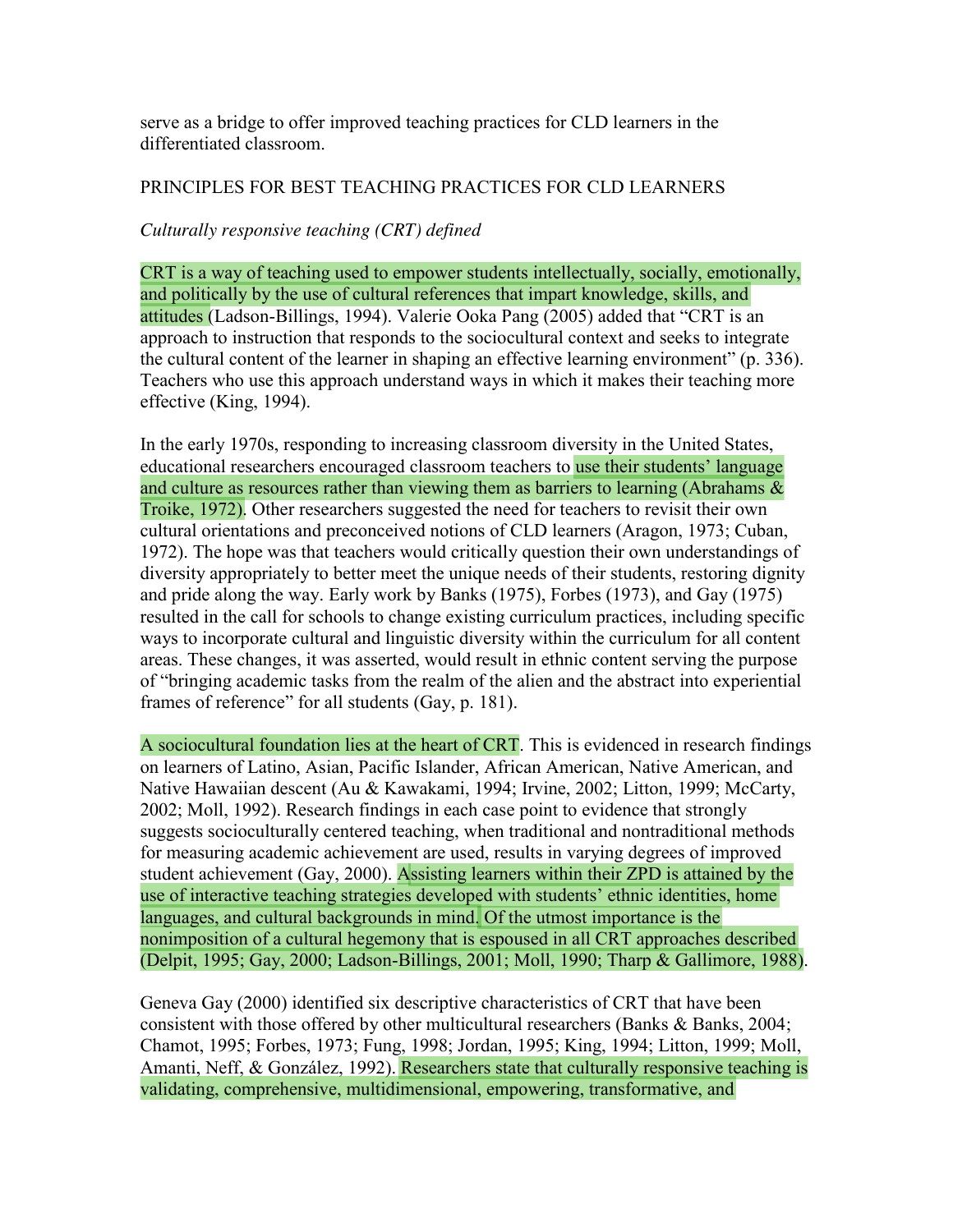emancipatory. These characteristics have been helpful in identifying, discussing, and improving CRT for practitioners and researchers alike.

# *Culturally responsive teaching and best teaching practices*

Gloria Ladson-Billings's (2001) current research in teacher education programs follows eight preservice teachers through their teacher preparation programs in the author's quest to identify the best ways to support teachers to teach for diversity. From her findings, several factors make instructional practices culturally responsive to the needs of student learners. These include indicators of **academic achievement**, indicators of cultural competence, and indicators of sociopolitical consciousness. The first set of characteristics that Ladson-Billings (2001) identified includes indicators of academic achievement. These are present in classrooms where teachers believe that all students are capable of learning; where teachers explain what achievement is in the context of their classrooms; where teachers know content, the students, and how to teach content to students; where teachers support the development of students' critical conscience toward the curriculum; and where teachers encourage academic achievement as a multidimensional concept.

The second set comprises indicators of **cultural competence**. These indicators determine how teachers can improve their teaching practices. They include teachers' understanding of culture and the role of culture in education; teachers taking responsibility for learning about students' culture and community; the teachers' use of their students' culture as a foundation for learning; and teachers' support of the flexible use of students' local and global culture.

The last indicators are those of sociopolitical consciousness, as associated with issues of social justice. These include teachers' knowledge of the larger sociopolitical context of the school, community, nation, and world; teachers' investment in the public good; teachers' development of academic experiences that connect students' perspectives to the larger social context; and teachers' understanding that their students' success will lead to an improved quality of life. These indicators provide a framework with which to consider other aspects of CRT and to compare CRT to DI (Ladson-Billings, 2001).

Research findings on work with ELLs and their families reveal validated community knowledge; stronger relationships between students, families, and teachers; enhanced teaching-learning processes; reinforced teacher commitment; and classrooms where educational excellence is supported as a result of Funds of Knowledge classroom applications, specifically those that focus on family involvement (González et al., 1993; Moll et al., 1992).

From observing classrooms where CRT has taken place, Ladson-Billings (1994, 2001) has observed academic achievement, cultural competence, sociopolitical consciousness, and active teaching methods, including teacher as facilitator, student-controlled classroom discourse, and positive perspectives on parents and families of CLD learners. Cultural sensitivity and reshaping the curriculum to embed high expectations are other results of CRT as observed by Ladson-Billings (1994). Adding to the positive results of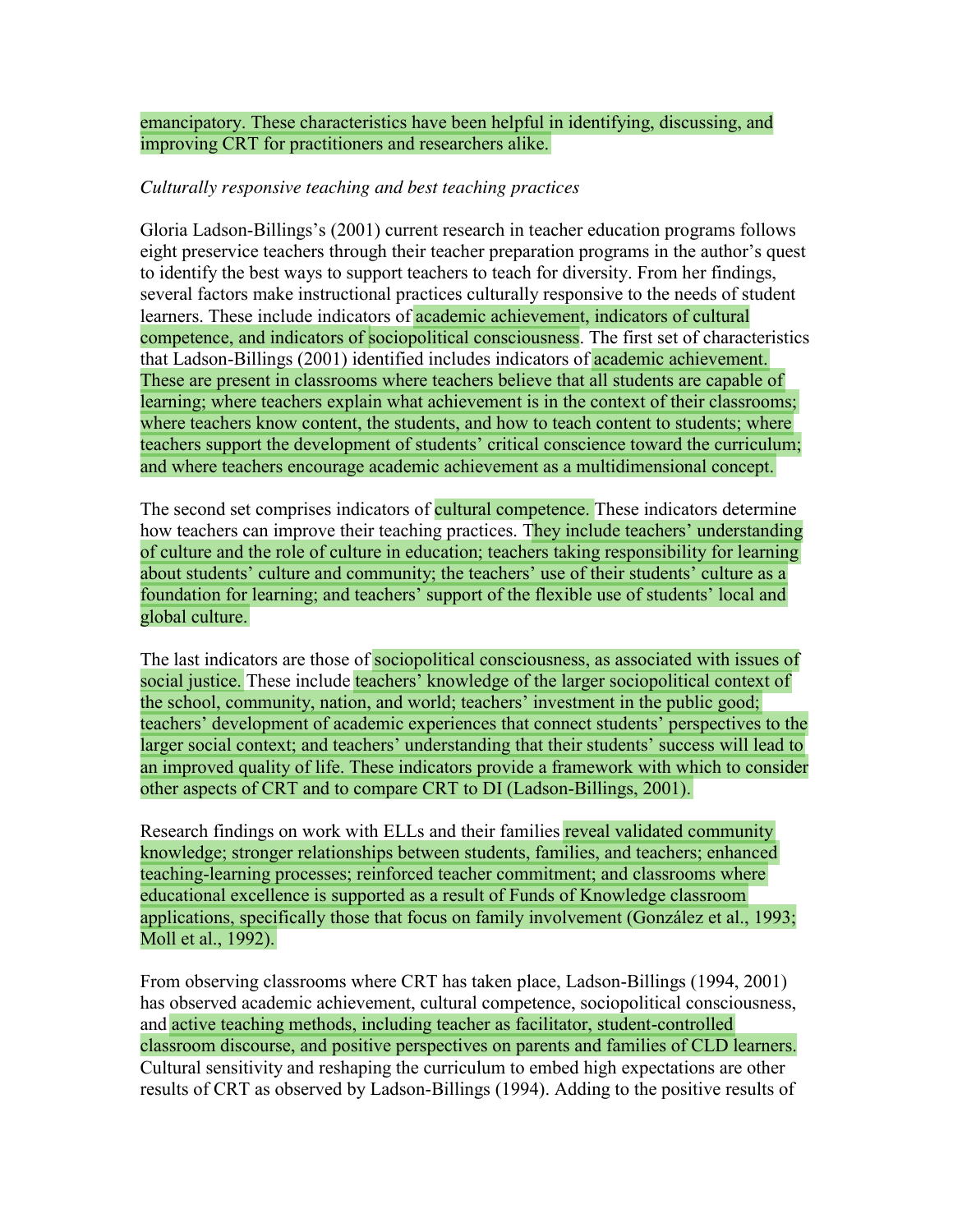CRT, Gay (2000) found that this kind of teaching validates learners by incorporating their cultures and frames of reference into existing curriculum, thereby lifting the "veil" of authority assumed by the historical renditions of the way that "truth" has been taught in U.S. schools up until now. Table 2 shows the ways in which Gay's (2000) descriptive characteristics of CRT and Moll's Funds of Knowledge (1990, 1992) relate to Ladson-Billings's (2001) indicators in relation to teacher behaviors in classrooms with CLD learners.

# **Table 2: Comparison of Culturally Responsive Teaching Practices**

| <b>Indicators of CRT (Ladson-</b><br><b>Billings</b> , 2001) | <b>Descriptive Characteristics of</b><br><b>CRT</b>                                                  | Funds of Knowledge (Moll et al.,<br>1992)                   |
|--------------------------------------------------------------|------------------------------------------------------------------------------------------------------|-------------------------------------------------------------|
|                                                              | (Gay, 2000)                                                                                          |                                                             |
| <b>Academic achievement</b>                                  |                                                                                                      | 1. Teachers identify knowledge,                             |
| Teacher:                                                     | <b>CRT</b> is empowering<br>Teacher encourages academic                                              | skills, and practices that enable                           |
| 1. Presumes students capable.                                | competence, personal competent,                                                                      | modest-income families to live                              |
|                                                              | courage, and the will to act $(p. 32)$ .                                                             | their lives.                                                |
| 2. Delineates achievement in                                 |                                                                                                      |                                                             |
| classroom context.                                           | <b>CRT</b> is transformative                                                                         | 2. Teaching learning process is                             |
|                                                              | Teacher recognizes existing                                                                          | improved.                                                   |
| 3. Knows content, learner, and                               | strength and accomplishments of                                                                      |                                                             |
| learners' style.                                             | students and enhancing them                                                                          | 3. Educational excellence                                   |
|                                                              | further in the instructional process                                                                 | supported.                                                  |
| 4. Supports curricular critical                              | (p. 33).                                                                                             |                                                             |
| consciousness.                                               |                                                                                                      |                                                             |
|                                                              |                                                                                                      |                                                             |
| 5. Encourages academic                                       |                                                                                                      |                                                             |
| achievement. (p. 74)                                         |                                                                                                      |                                                             |
| <b>Cultural competence</b>                                   | <b>CRT</b> is validating                                                                             | 1. Teachers enter students' homes                           |
| Teacher:                                                     | Teacher uses cultural knowledge,                                                                     | as learners, conducting household                           |
| 1. Understands culture and role of                           | prior experiences, frames of                                                                         | interviews and observations.                                |
| culture in education.                                        | reference, and performance styles                                                                    |                                                             |
|                                                              | of CLD learners to make learning                                                                     | 2. Later, teachers reflect on the                           |
|                                                              | 2. Takes responsibility for learning more relevant and effective (p. 29). meaning of their findings. |                                                             |
| about students' culture and                                  |                                                                                                      |                                                             |
| community.                                                   | <b>CRT</b> is comprehensive                                                                          | 3. Teachers collaborate to devise                           |
|                                                              | Teachers teach the whole child (p.                                                                   | appropriate teaching practices.                             |
| 3. Uses students' culture as basis                           | 30).                                                                                                 |                                                             |
| for learning.                                                | <b>CRT</b> is multidimensional                                                                       | 4. Relationships between<br>students' families and teachers |
| 4. Promotes flexible use of                                  | Teachers make use of                                                                                 |                                                             |
| students' local and global cultures                          | encompassing curriculum, content,                                                                    | are strengthened                                            |
| (p. 97).                                                     | learning contexts, classroom                                                                         |                                                             |
|                                                              | climate, student-teacher                                                                             |                                                             |
|                                                              | relationships, instructional                                                                         |                                                             |
|                                                              | techniques, and performance                                                                          |                                                             |
|                                                              | assessments (p. 31).                                                                                 |                                                             |
| <b>Sociopolitical consciousness</b>                          | <b>CRT</b> is emancipatory                                                                           | 1. Teachers reexamine practices                             |
| Teacher:                                                     | Teacher lifts the veil of presumed                                                                   | in terms of their influence on                              |
| 1. Knows larger sociopolitical                               | absolute authority from                                                                              | student participation.                                      |
| context (school, community,                                  | conceptions of scholarly truths                                                                      |                                                             |
| nation, world).                                              | typically taught in schools (p. 35).                                                                 | 2. Teacher commitments are                                  |
|                                                              |                                                                                                      |                                                             |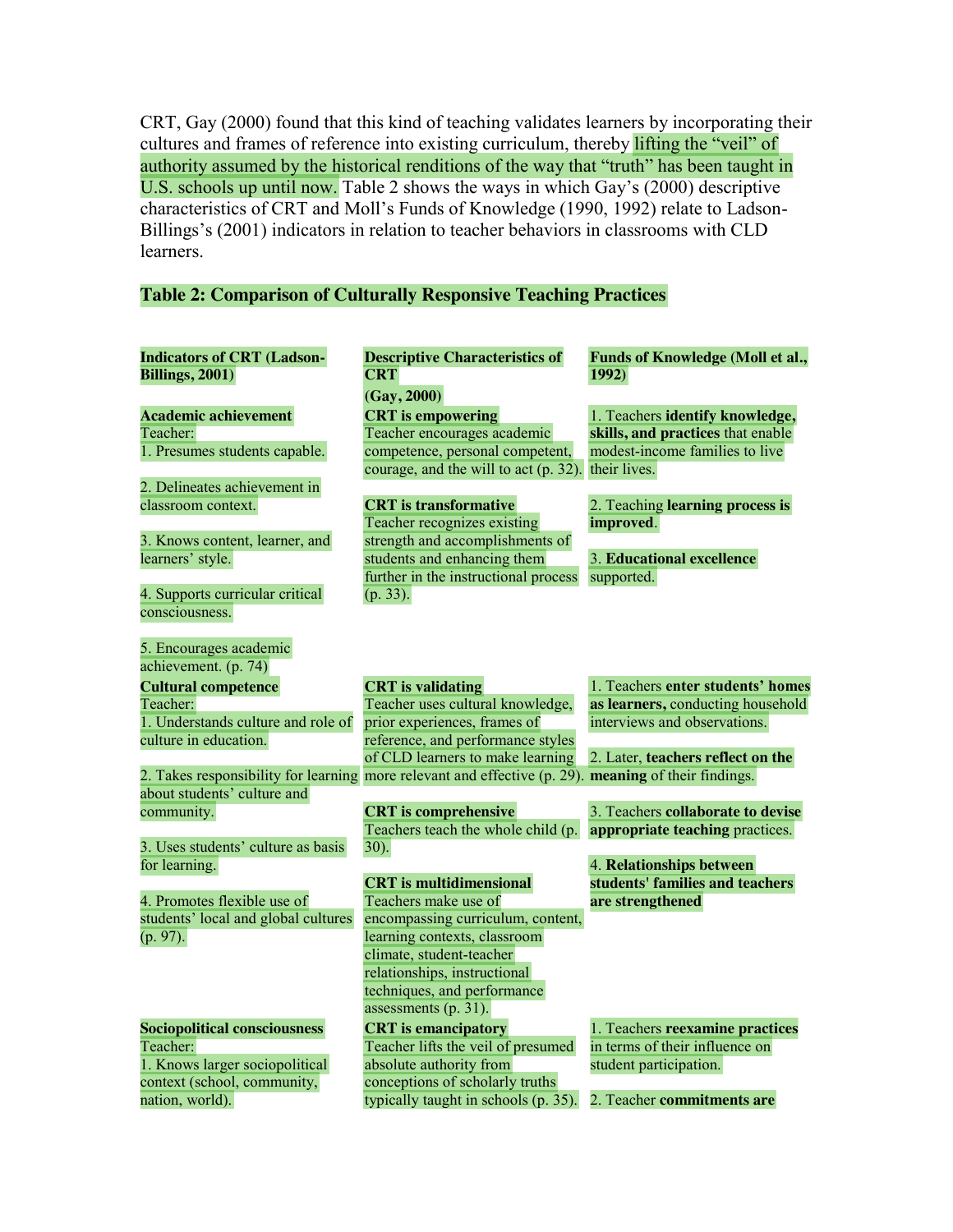2. Has investment in public good.

3. Plans and implements academic experiences.

4. Believes students' success has consequences in teacher's life (p.  $120$ ).

# In addition to key features and characteristics of CRT summarized in Table 2, heterogeneous cooperative grouping is a common best teaching practice associated with culturally responsive teaching. From research findings presented in her book *Dreamkeepers,* Gloria Ladson-Billings (1994) describes cooperative learning as one of the key teaching methods implemented by African American teachers working successfully with African American students to improve academic achievement. As described by other research studies that focus on the benefits of cooperative groups, cooperative learning is seen as enabling students to work together to maximize and stimulate learning for all group members (Johnson & Johnson, 2002). Student-centered instruction is fundamental to CRT, and it is this notion that drives socially mediated learning, one aspect of cooperative groups (Darling-Hammond, 1997; Goldstein, 1999; Vygotsky, 1978). Furthermore, cooperative groups foster opportunities for students to learn from a variety of people, including teachers, peers, and other school community members (Santamaría et al., 2002).

From their research in working with Latino students, Rivera and Zehler (1991) found that student-centered work in cooperative groups creates interdependence among students and teachers. Adding to important findings by Padron, Waxman, and Rivera (Padron & Rivera, 1999, Padron, Waxman, & Rivera, 2002), this development of interdependence through cooperative learning, although appropriate for all students, is even more critical for ELLs and Latinos who may face socioeconomic, linguistic, and cultural disadvantages in an educational system created for the mainstream population. These authors suggest that "through collaborative practices, they [ELLs] can develop the social skills and inter-group relations essential to academic success" (Padron et al.).

These examples demonstrate why heterogeneous grouping is favored within CRT pedagogy. Heterogeneous groups enable students to learn in different ways or share viewpoints and perspectives in given situations based on their own cultural and social experiences; active participation and learning are the net result (Nieto, 2004).

There are some who assert, however, that tracking and homogeneous grouping are best practices for higher achieving students in mainstream settings (Allan, 1991; Slavin, 1986, 1990). These claims have yet to be supported in the research on classroom grouping practices, which clearly states that heterogeneous grouping does not limit academic achievement of the academically talented and that all students benefit from heterogeneous grouping practices (Weinstein, 1996). What is clear, however, is that

#### **reinforced**.

3. **Community knowledge is validated**.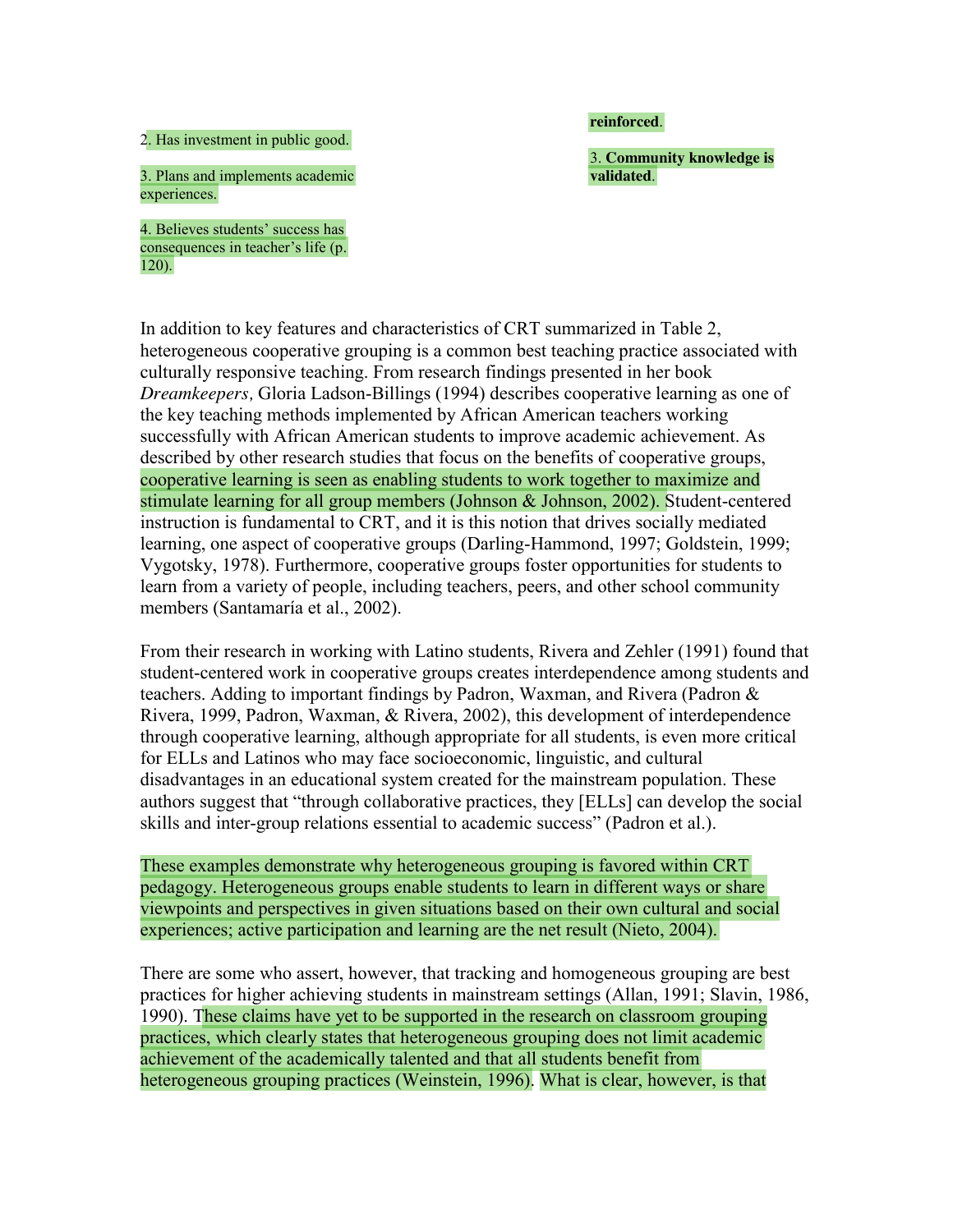students disproportionately placed in low-ability groups or tracks do not benefit from homogeneous groups (Golnick & Chinn, 2004).

# *Theoretical framework*

Culturally responsive teaching can be considered one way to meet the needs of all learners, a core multicultural principle (Golnick & Chinn, 2004). CRT affirms students' cultures, viewing them as transformative and emancipatory strengths (rather than deficits); incorporates students' cultures in the teaching process, thus empowering them to take ownership of their learning; and leads to increased future participation in societal activities. In terms of questioning hegemonic practices and participatory democratic transformation from one's own educational experience, critical pedagogy can be considered the most broad theoretical foundation of CRT (Freire, 1985). CRT acknowledges that student achievement is influenced by home and community cultures by ways in which these attributes play out in learners' educational, sociopolitical, and historical contexts. In short, CRT is based on the premise that culture profoundly influences the ways in which children learn (Smith, 1998).

Gloria Ladson-Billings (2001) calls her theoretical framework "culturally relevant pedagogy" (p. 144). She bases this framework on the propositions that successful teachers (1) focus on students' academic achievement, (2) develop students' cultural competence, and (3) foster students' sense of sociopolitical consciousness. Ladson-Billings used these three propositions to guide her study of eight teachers to identify the indicators of CRT found in the first column of Table 2. Geneva Gay (2000), on the other hand, takes a more global theoretical perspective when it comes to CRT. She looks to a sense of "story" for assertions about CLD learners in schools, the power of caring for these children, and the power of relationship building in teaching them. Gay also focused on mediated discourse, including dialectical variance, the importance of cultural congruence, and shifting paradigms of practice when teaching. Gay's findings serve as the theoretical foundations on which to expand and enhance teaching practices of those working with CLD learners (see Table 2, column 2). Vygotskian ideology and sociocultural notions of an inquiry-oriented approach to professional development are where Moll and associates find their theoretical basis (Table 2, column 3). This latter extension of culturally responsive teaching seeks to improve participation and increase learner interest by drawing on students' homes and communities as resources as the essence of CRT (González et al., 1993; Moll et al., 1992; Moll & Greenberg, 1990).

# *Gaps in culturally responsive teaching research and literature*

Although the guiding principles and descriptions of CRT are inclusive and comprehensive in terms of CLD students, they fall short of specifically recognizing those with varying levels of English language development (ELD). In the United States, this is unfortunate because many children who come from culturally diverse backgrounds enter classrooms with a second or third language. CRT's emphasis on culture without much attention to linguistic difference is important to acknowledge because it is students' language acquisition that is often the principal source of misunderstanding in schools.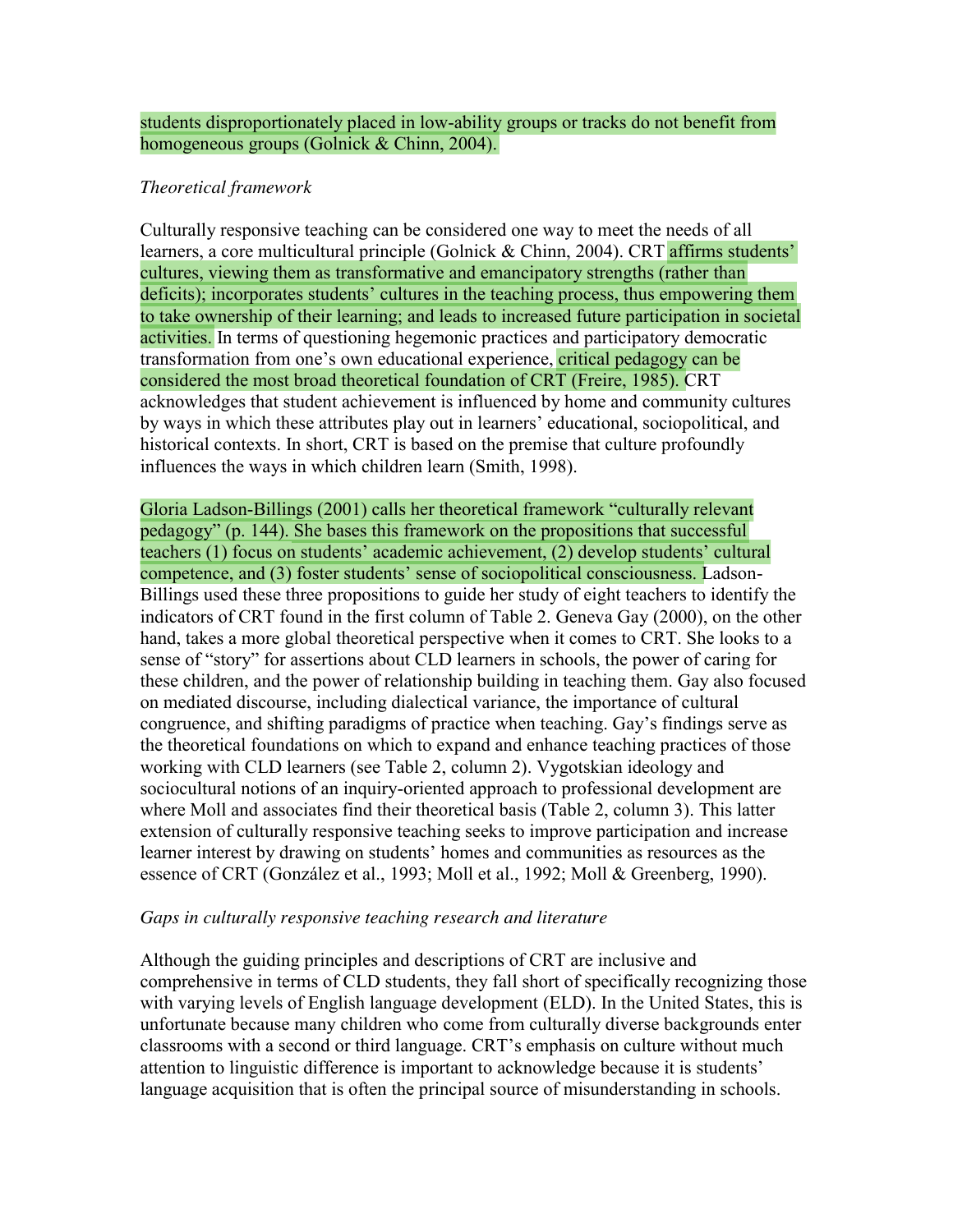This misunderstanding can result in frequent special education misdiagnoses and inappropriate placement in high-incidence disability support settings, such as speech and language and/or resource specialist programs. For ELLs, assessment to determine eligibility for special education services is often in the form of English language proficiency and acculturation tests by default (Baca & Cervantes, 2004; Obiakor, 2007). In many cases, these assessments have been found to be culturally biased and result in inaccurate and inappropriate special education placement of other CLD learners, independent of language difference (Obiakor).

Moll and his colleagues (1990, 1992) make the most mention of language in their valuable contributions to CRT. In this work, linguistic competence is referred to when teachers become more culturally proficient by conducting household interviews and making observations by way of visiting students' homes (Moll et al., 1992; Moll & Greenberg, 1990). The only way for teachers to tap into the Funds of Knowledge of ELLs with Spanish-speaking parents or caregivers, however, is if researchers are able to speak the first language of their students and families. The identification of this deficit in CRT pedagogy and theory is important because it sheds light on an area in which development is needed if educators are to serve all CLD learners (Santamaría, 2003).

# NARROWING GAPS BETWEEN DIFFERENTIATED INSTRUCTION AND CULTURALLY RESPONSIVE TEACHING WITH COMPLEMENTARY PEDAGOGY FOR ALL LEARNERS

Up front and in keeping with the sociopolitical, historical, and educational context in which educators teach and learn, Tomlinson (2003) acknowledged that DI needs to be modified to respond to the needs of CLD learners. Because of this need, she supports ESL instruction for children learning English. Typically, though, DI addresses student diversity in terms of learners' academic differences (i.e., abilities, levels of readiness, learning profiles) with strategies and pedagogy responsive to cognitive differences. In the DI literature, there is some attention given to students' prior knowledge, talents, and cultural and linguistic diversity, but these differences are not the central focus of the teaching approach (Hall, Strangman, & Meyer, 2003).

When reviewing current scholarly contributions featuring DI, a shift in language can be noted that appears to be responsive to growing numbers of CLD students in U.S. schools (Guild & Garger, 1998; Hollaway, 2000; Strong, Perini, Silver, & Thomas, 2004; Theroux; 2001; Tomlinson & Allan, 2000). Academia is beginning to respond to the apparent needs of CLD students in inclusive classrooms in order to discuss detracking and to address the needs of diverse student populations with responsive, personalized, and differentiated classrooms (Tomlinson, 2000; Tomlinson & Allan).

The most current work along these lines speaks to the wide diversity found in classrooms. Notable extensions include specific content, internationalism, and reference to excellence and equity in response to student differences (Strong et al., 2004; Theroux, 2001; Tomlinson, 2001; 2003). Though DI terminology is beginning to sound contemporary and sensitive to the needs of all learners, its foundation and core—a focus on responding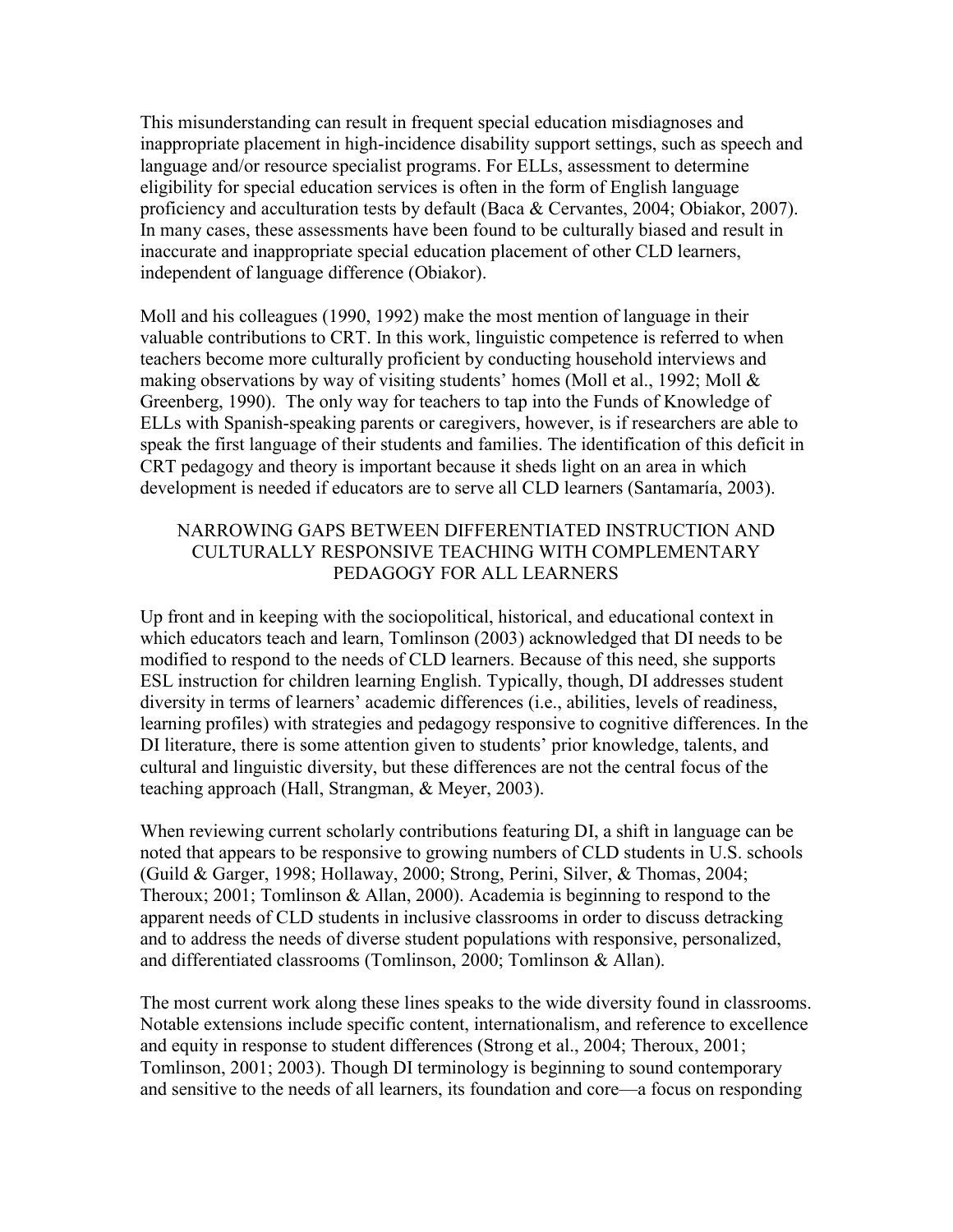to academic diversity—has not changed. This is evidenced by the acknowledgement of diversity without a concomitant shift in pedagogical practices that would benefit CLD learners, including ELLs at varying levels of English acquisition.

Although DI has been anecdotally documented as a panacea addressing "increasing levels" of student diversity" in public schools in the United States, a very important question remains: Is DI appropriate for students who are culturally and linguistically diverse who may also be learning English? More important, how does DI complement principles for teaching CLD learners? A matrix relating DI to CRT provides the beginning of a framework for this discussion (see Table 3).

# **Table 3: Comparison of Differentiated Instruction and Culturally Responsive Teaching**

| <b>Elements and Guidelines Indicators of CRT</b>  |                                                  | <b>Descriptive</b>                       | <b>Funds of Knowledge</b>                               |
|---------------------------------------------------|--------------------------------------------------|------------------------------------------|---------------------------------------------------------|
| of DI (Tomlinson, 1999, (Ladson-Billings, 2001)   |                                                  | <b>Characteristics of CRT</b>            | (Moll & Greenberg,                                      |
| 2000, 2001, 2003)                                 |                                                  | (Gay, 2000)                              | 1990; Moll et al., 1992)                                |
| <b>Content</b>                                    | <b>Academic achievement</b>                      | <b>CRT</b> is empowering                 | 1. Teachers identify                                    |
| Teacher:                                          | Teacher:                                         | <b>Teacher encourages</b>                | knowledge, skills, and                                  |
| 1. Ensures that provision                         | 1. Presumes students                             | academic competence,                     | practices that enable                                   |
| of access is central.                             | capable.                                         | personal competent,                      | modest income families to                               |
|                                                   |                                                  | courage, and the will to                 | live their lives.                                       |
| 2. Clarifies key concepts                         | 2. Delineates achievement act (p. 32).           |                                          |                                                         |
| and generalizations.                              | in classroom context.                            |                                          | 2. Teaching learning                                    |
|                                                   |                                                  | <b>CRT</b> is transformative             | process is improved.                                    |
| 3. Adjustment to student                          | 3. Knows content, learner, Teacher recognizes    |                                          |                                                         |
| diversity addressed.                              | and learners' style.                             | existing strength and                    | 3. Educational                                          |
|                                                   |                                                  | accomplishments of                       | excellence supported.                                   |
| 4. Supports subject                               | 4. Supports curricular                           | students and enhancing                   |                                                         |
| matter.                                           | critical consciousness.                          | them further in the                      |                                                         |
|                                                   |                                                  | instructional process (p.                |                                                         |
|                                                   | 5. Encourages academic                           | 33).                                     |                                                         |
|                                                   | achievement (p. 74).                             |                                          |                                                         |
| <b>Process</b>                                    | <b>Cultural competence</b>                       | <b>CRT</b> is validating                 | 1. Teachers enter                                       |
| Teacher:                                          | Teacher:                                         | Teacher uses cultural                    | students' homes as                                      |
| 1. Emphasizes critical                            | 1. Understands culture                           | knowledge, prior                         | learners conducting                                     |
| and creative thinking with and role of culture in |                                                  | experiences, frames of                   | household interviews and                                |
| appropriate management.                           | education.                                       | reference, and                           | observations.                                           |
|                                                   |                                                  | performance styles of                    |                                                         |
| 2. Provides flexible                              | 2. Takes responsibility for CLD learners to make |                                          | 2. Later teachers reflect                               |
| opportunities for students                        | learning about students'                         | learning more relevant                   | on the meaning of their                                 |
| working together,                                 | culture and community.                           | and effective (p. 29).                   | findings.                                               |
| engaging all learners.                            |                                                  |                                          |                                                         |
|                                                   | 3. Uses students' culture                        | <b>CRT</b> is comprehensive              | 3. Teachers collaborate                                 |
| <b>Product</b>                                    | as basis for learning.                           | Teachers teaching the                    | to devise appropriate                                   |
| Teacher:                                          |                                                  | whole child $(p. 30)$ .                  | teaching practices                                      |
| 1. Adjusts expectations                           | 4. Promotes flexible use                         |                                          |                                                         |
| and requirements for                              | of students' local and                           |                                          | <b>CRT</b> is multidimensional 4. Relationships between |
| students appropriately.                           | global cultures (p. 97).                         | Teachers making use of                   | students families and                                   |
|                                                   |                                                  | encompassing curriculum, teachers are    |                                                         |
|                                                   |                                                  | content, learning contexts, strengthened |                                                         |
|                                                   |                                                  | classroom climate, student               |                                                         |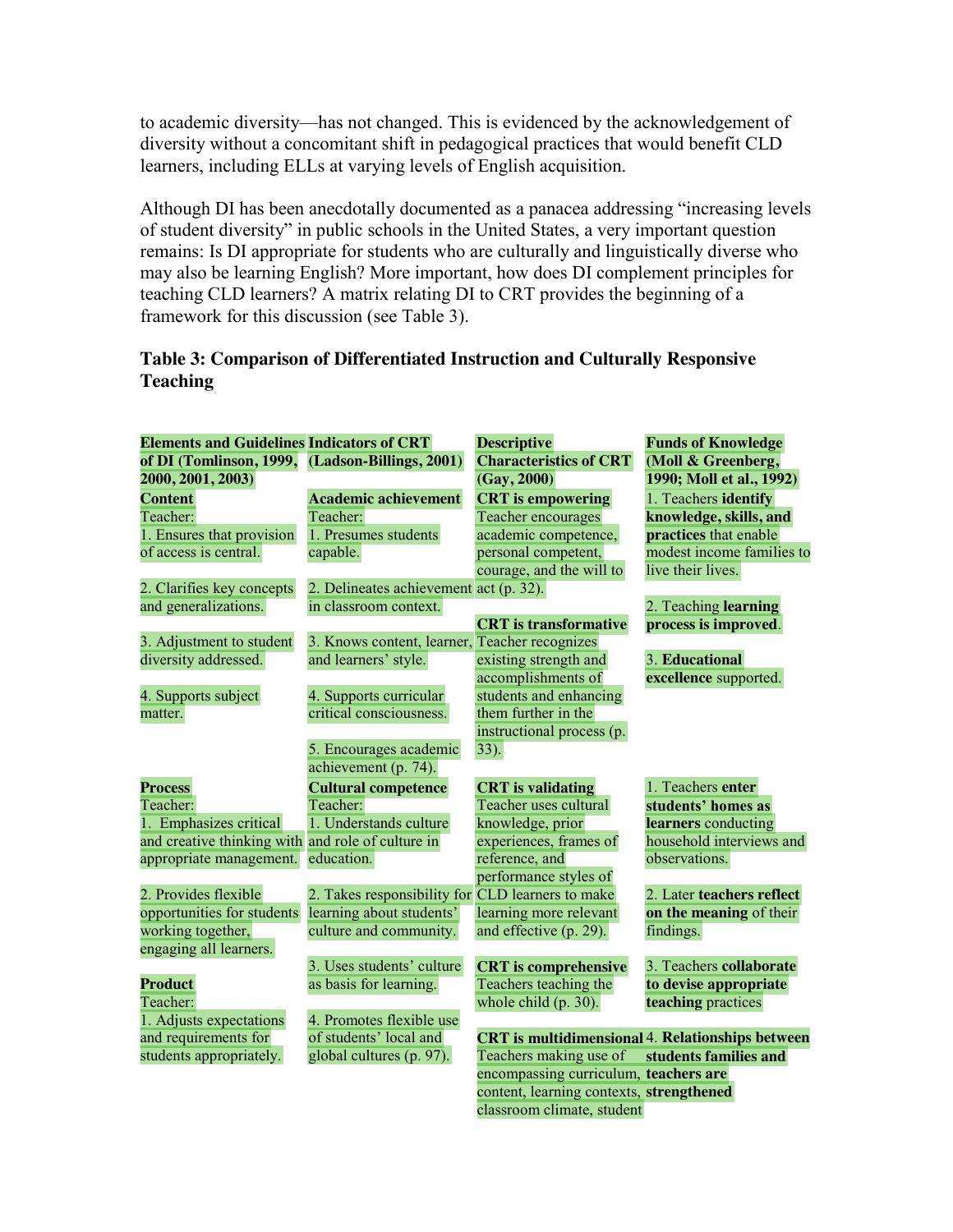**These concepts are not addressed in DI.**

**Sociopolitical consciousness** Teacher: 1. Knows larger sociopolitical context (school, community, nation, world).

2. Has investment in public good.

3. Plans and implements academic experiences.

4. Believes students' success has consequences in teachers' life (p.120).

teacher relationships, instructional techniques, and performance assessments (p. 31). **CRT is emancipatory**

truths typically taught in

presumed absolute authority from

schools  $(p. 35)$ .

Teacher lifts the veil of conceptions of scholarly 1. Teachers **reexamine practices** in terms of their influence on student participation.

> 2. Teacher **commitments are reinforced**.

3. **Community knowledge is validated**.

Principles for teaching CLD learners and guidelines for implementing DI can balance one another to provide a realistic reconciliation of these best teaching practices to benefit a greater number of children. DI and CRT share common elements and are both considered emergent best research-based teaching practices. A closer look, however, shows distinctions between the two, suggesting that certain teaching strategies are preferred over others while simultaneously suggesting ways in which each approach can be improved by incorporating aspects of the other.

MINI-CASE STUDY

# *Purpose*

For the past 5 years, in my own professional practice I have been fortunate to explore the interface between DI and pedagogy responsive to CLD learners. These explorations have taken place as a result of collaborative partnerships developed by my working as a faculty member at the local university with nearby elementary schools serving CLD learners. The partnerships I will describe are with two pre-K–5 schools in the same North San Diego County, California, school district, Bienvenidos Elementary and Xavier Elementary. These schools exemplify complementary best teaching practices employing DI, coupled with culturally responsive teaching. Schools were chosen as exemplars for this article because both schools are reaching high levels of academic achievement and are closing achievement gaps, dispelling the myth that high levels of poverty and/ or CLD student populations lead to lower student achievement.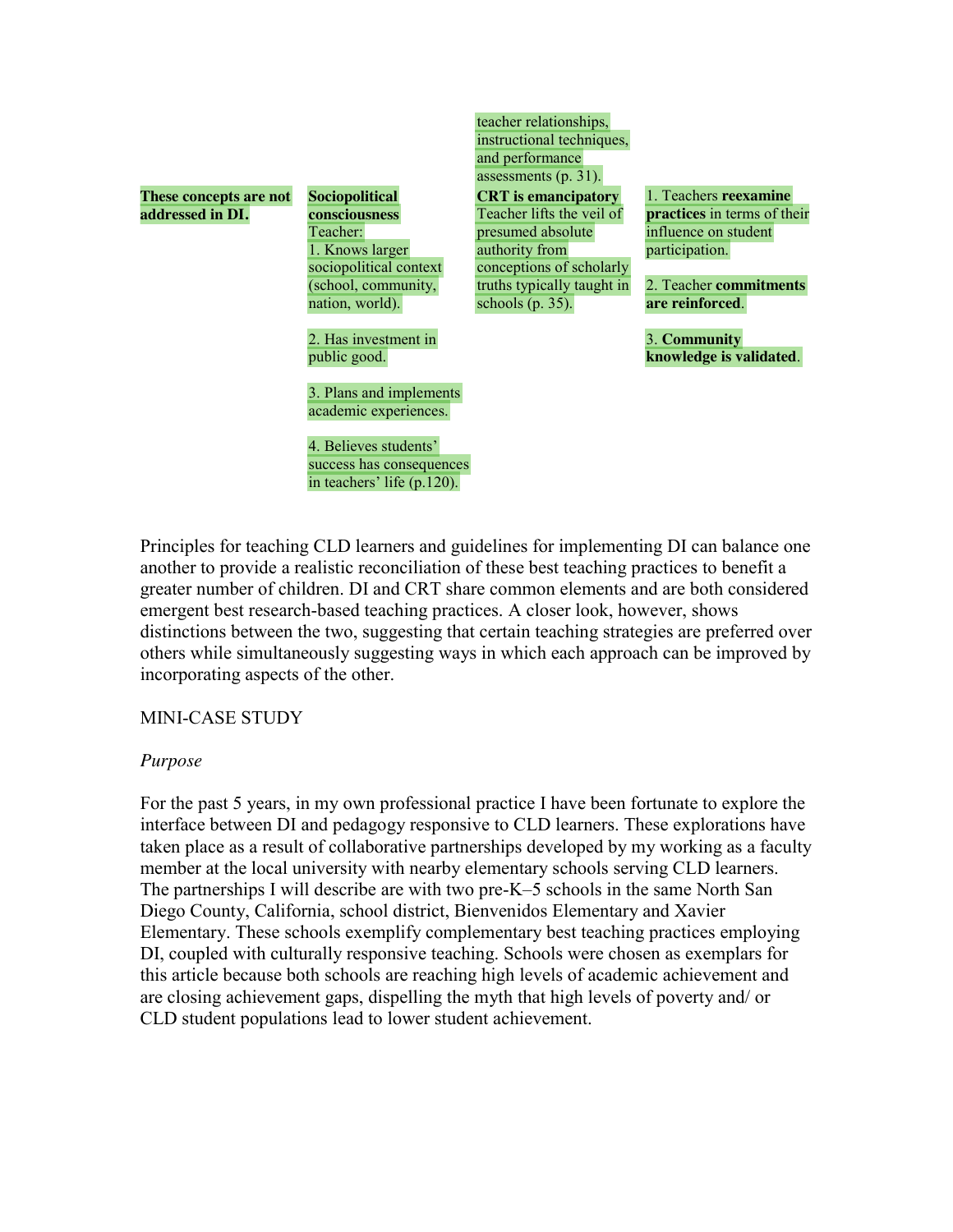#### *Bienvenidos Elementary School*

Bienvenidos is a small school with a total enrollment of 318 students. Many of the students are from socioeconomically disadvantaged households (47.3%), and 32.7% participate in free or reduced school lunch programs. Almost half (41.2%) of the students attending are Latino of Mexican descent, and 18.6% of the students enrolled are considered ELLs at varying levels of English language development (ELD). Other CLD learners include children of Asian/Pacific Islander (5.1%) and African American (4.7%) descent. Less than 10% (7.9%) of the student population identify themselves as Other. Since 2002, ELL and CLD learners have exceeded minimum annual yearly progress targets on state and national standardized assessments and have shown steady increase in grade-level proficiency, as have all other subgroups at the school.

As visiting faculty from the local university, I was invited to partner with the principal and teachers at Bienvenidos to respond to the special education needs of the school during the 2002–2003 school year. My work involved assisting the school by modeling and supporting DI practices "to provide equitable access to the core curriculum for a culturally, linguistically, and academically diverse student body" (Santamaría  $\&$ Thousand, 2004, p. 13). In this capacity, I spent one day a week at the school for the entire school year.

# *Xavier Elementary School*

With a total student enrollment of 499, Xavier is considered a neighborhood school. At this school, most students (68%) are socioeconomically disadvantaged. About half (53.7%) participate in free and reduced lunch programs. The vast majority (70.1%) of the students attending are Latino of Mexican descent, and almost half (43.3%) are considered ELLs at varying levels of ELD. Other CLD learners at the school include children of Asian/Pacific Islander (1.2%), African American (1.2%), and Other (5%) descent. Similar to Bienvenidos Elementary School, ELLs and CLD learners, since 2002, have exceeded minimum annual yearly progress targets on state and national standardized assessments and have shown a steady increase in grade-level proficiency, as have all other subgroups at the school.

My work at Xavier during the 2004–2006 school years was primarily to assist the principal, teachers, and community to transform the neighborhood school with declining enrollment into a district magnet school to attract families outside of the neighborhood. Our goals were to increase school diversity while maintaining the cultural, linguistic, and academic integrity of the campus. After researching magnet opportunities and conducting multiple district and community meetings, we opted to enter into the process and professional development toward becoming an International Baccalaureate Primary Years Programme school. We are currently in the application and review process, with growing interest and waiting lists for several grade levels. On average, I spent 4 hours a week at the site over two academic school years.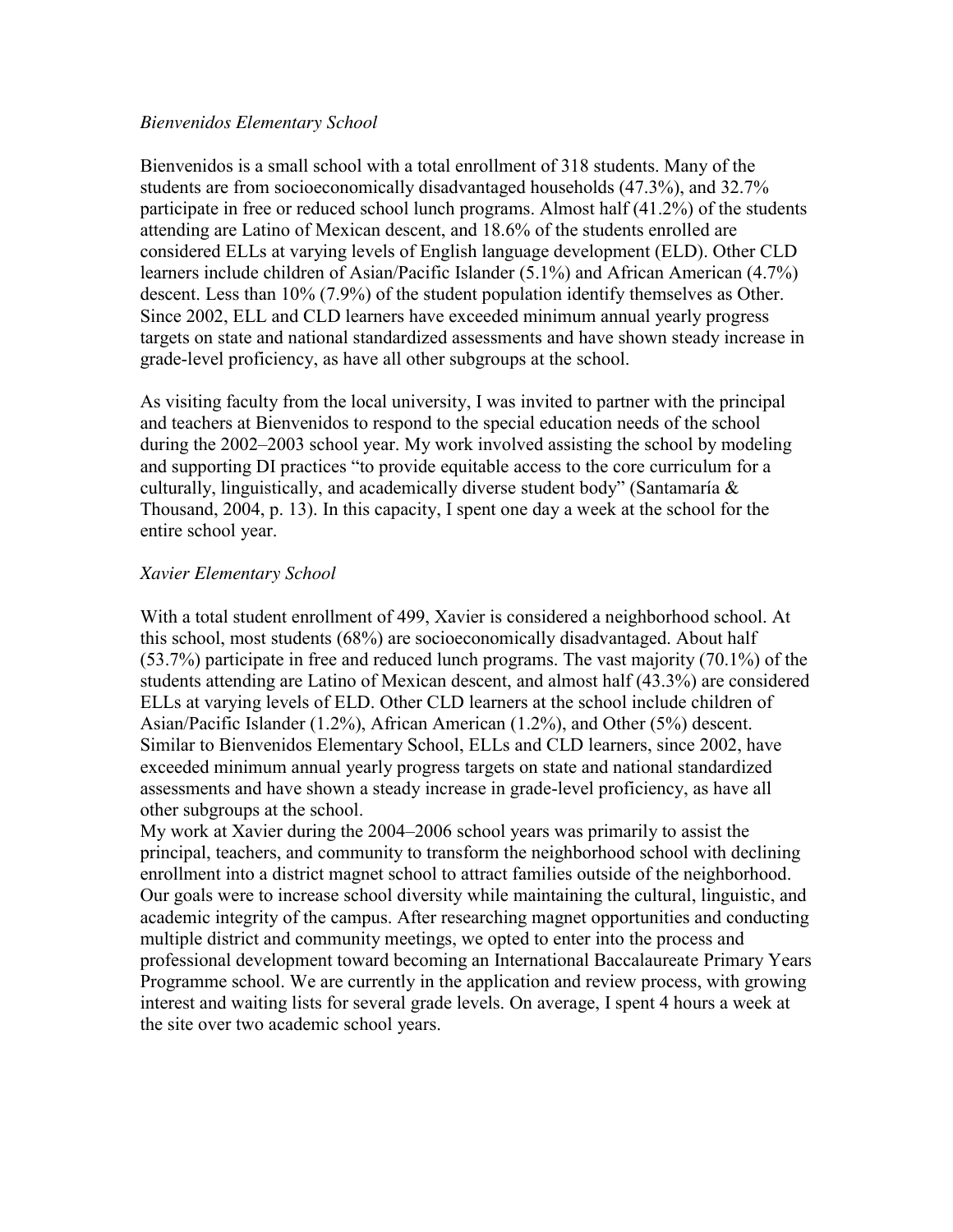#### *Data analysis*

Observations, recorded conversations among teachers, administrators, students and parents, and supporting documents collected from both schools were initially coded by my reading through responses and documents. Using a qualitative analysis procedure, I generated codes identifying data relevant to general features of DI and CRT (Glesne, 2005; Strauss & Corbin, 1990). I then proceeded with more focused coding wherein I reviewed previous codes, eliminated erroneous information, and then combined smaller codes into larger ones. Finally, I was able to organize codes into larger themes identified and grounded by DI and CRT literature (see Table 4).

Case study findings are presented in a matrix showing teaching examples that satisfy both DI and CRT simultaneously, and areas in which only one of the two methods was evidenced (see Table 4). This information is provided to elicit a discussion of the findings and provide school and university educators interested in the application and reconciliation of these two different teaching practices examples of what they might look like when brought together to serve many different types of learners.

# **Table 4: Classroom Evidence of Guidelines for Differentiated Instruction and Indicators of Culturally Responsive Teaching**

| <b>Guidelines for DI and</b>                       | <b>Academic achievement</b> | <b>Cultural competence</b>                            | Sociopolitical             |
|----------------------------------------------------|-----------------------------|-------------------------------------------------------|----------------------------|
| <b>Indicators of CRT</b>                           |                             |                                                       | consciousness              |
| <b>Clarifying key concepts</b>                     | Teachers develop            | Teachers <i>demonstrate</i>                           | Teachers have investment   |
| (content                                           | culturally responsive       | understanding of culture                              | in greater good,           |
|                                                    | thematic mini-units         | and the role of culture in                            | evidenced by their         |
|                                                    | delineating achievement     | <i>education</i> in terms of                          | intention to encourage     |
|                                                    | in classroom contexts.      | having ELLs of Mexican                                | students to reflect about  |
|                                                    | The units feature           | descent think critically                              | the importance of higher   |
|                                                    | persuasive writing to       | about and respond to                                  | education. The hope is     |
|                                                    | prepare students to take    | declining numbers of                                  | that students would be     |
|                                                    | upcoming district-created   | Latino students who                                   | more likely to "own" the   |
|                                                    | criterion-referenced        | graduate from high                                    | idea of higher education   |
|                                                    | writing assessment of       | school, and declining                                 | having a positive impact   |
|                                                    | five-paragraph essay        | numbers of those who                                  | on their lives and the     |
|                                                    |                             | continue their education                              | teachers', rather than     |
|                                                    |                             | beyond high school.                                   | having the same            |
|                                                    |                             |                                                       | information imposed on     |
|                                                    |                             |                                                       | students on the teachers'  |
|                                                    |                             |                                                       | terms.                     |
| <b>Emphasizing critical and Teacher delineates</b> |                             | <b>Teacher demonstrates</b>                           | Teacher shows evidence     |
| creative thinking                                  | achievement in classroom    | using student culture as a                            | of planning and            |
| (process)                                          | context and encourages      | basis for learning, with                              | implementing academic      |
|                                                    | academic achievement by     | verbal praise for their                               | <i>experiences</i> by      |
|                                                    | posting goals, objectives,  | ability to think and learn                            | incorporating              |
|                                                    | and standards on the        | in two languages.                                     | opportunities for students |
|                                                    | board or student desks      |                                                       | to work on higher order    |
|                                                    | using words or icons.       | Teacher takes                                         | thinking tasks like        |
|                                                    |                             | responsibility for learning analysis and application. |                            |
|                                                    |                             | about students' culture                               |                            |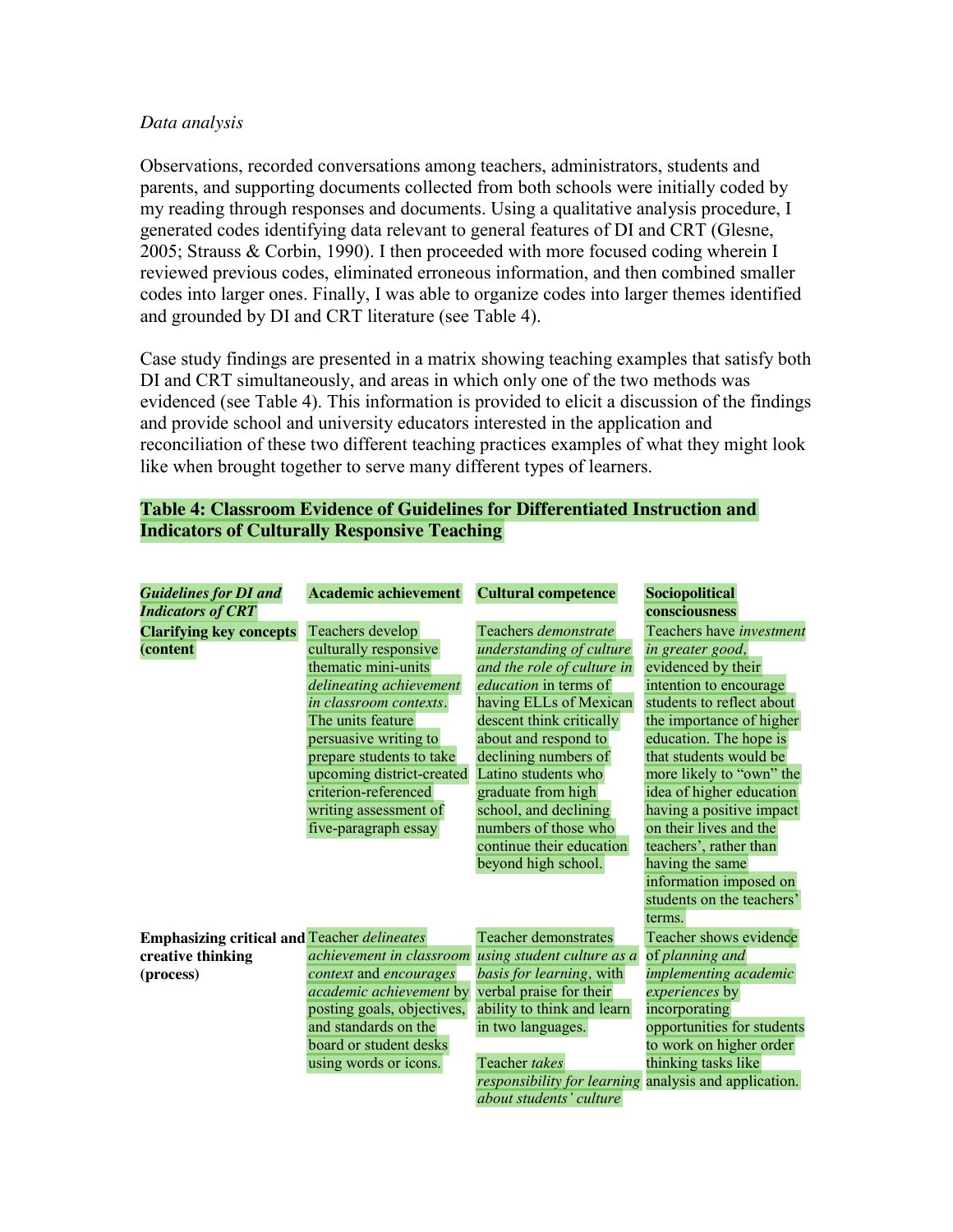|                              |                                  | and community when                                                                     |                              |
|------------------------------|----------------------------------|----------------------------------------------------------------------------------------|------------------------------|
|                              |                                  | students are encouraged to                                                             |                              |
|                              |                                  | share their families'                                                                  |                              |
|                              |                                  | seasonal celebrations.                                                                 |                              |
| <b>Engaging all learners</b> | Teacher inclusion of CLD         | Teacher includes CLD                                                                   | <b>Teacher demonstrates</b>  |
| (process)                    | assistants contributed to        | class helpers, university                                                              | knowledge of larger          |
|                              | nonprejudiced attitudes          | students, and parents,                                                                 | sociopolitical context of    |
|                              | within students and              | promoting flexible use of                                                              | students and invests in      |
|                              |                                  | connected learning to their <i>students' local and global public good</i> by providing |                              |
|                              | lives, thereby <i>supporting</i> | cultures.                                                                              | students with                |
|                              | curricular critical              |                                                                                        | opportunities to interact    |
|                              | consciousness.                   |                                                                                        | with CLD and people with     |
|                              |                                  |                                                                                        | different abilities than     |
|                              |                                  |                                                                                        | they have.                   |
| <b>Balance between</b>       | Teacher <i>assumes that</i>      | Teacher asks students,                                                                 | Teacher praises depth of     |
| student- and teacher-        | ELLs in primary grades           | based on pictures, what                                                                | student questions and        |
| selected tasks (process)     | <i>are capable</i> of discussing | they think news stories                                                                | interest in Palestine        |
|                              | self-selected current            | written in Spanish or                                                                  | bombings, implying her       |
|                              | events from the                  | English are about from                                                                 | belief that student success  |
|                              | newspaper.                       | their personal                                                                         | in global understanding      |
|                              |                                  | perspectives, using                                                                    | has consequences in her      |
|                              |                                  | students' culture as a                                                                 | own life.                    |
|                              |                                  | basis for learning.                                                                    |                              |
| <b>Using assessment as a</b> | <b>Teacher administers</b>       | Teacher makes use of                                                                   | Teacher knows that for       |
| teaching tool (product)      | pretests and posttests as        | performance test data as                                                               | students to become active    |
|                              | required by the district in      | baseline information for                                                               | participants in society,     |
|                              | the areas of reading,            | working with students.                                                                 | they must do well on         |
|                              | writing, and math.               |                                                                                        | assessments; uses data to    |
|                              |                                  |                                                                                        | inform her teaching; and     |
|                              | With the exception of the        |                                                                                        | teaches students test-       |
|                              | five-paragraph essay             |                                                                                        | taking strategies as part of |
|                              | featured in Clarifying Key       |                                                                                        | her curriculum.              |
|                              | Concepts, these                  |                                                                                        |                              |
|                              |                                  |                                                                                        |                              |
|                              | assessments were not             |                                                                                        |                              |
|                              | related to the curriculum        |                                                                                        |                              |

# *Discussion*

DI guidelines are used to frame the discussion. These include teachers (1) clarifying key concepts (e.g., content), (2) emphasizing critical and creative thinking (e.g., process), (3) engaging all learners (e.g., process), (4) maintaining balance between teacher-assigned and student-selected tasks (e.g., process), and (5) using assessment as a teaching tool (e.g., product). The guidelines are then cross referenced to indicators of CRT, including academic achievement (AA), cultural competence (CC), and sociopolitical consciousness (SC) as described by Ladson-Billings in her pedagogy for teaching diversity (2001). Some of the classroom examples that illustrate both DI and CRT are briefly described in the matrix (Table 4). Even though evidence of each DI characteristic was found in the data from both schools, alternating evidence collected is crafted to tell composite "stories" from the two sites featured.

*Clarifying key concepts (content)*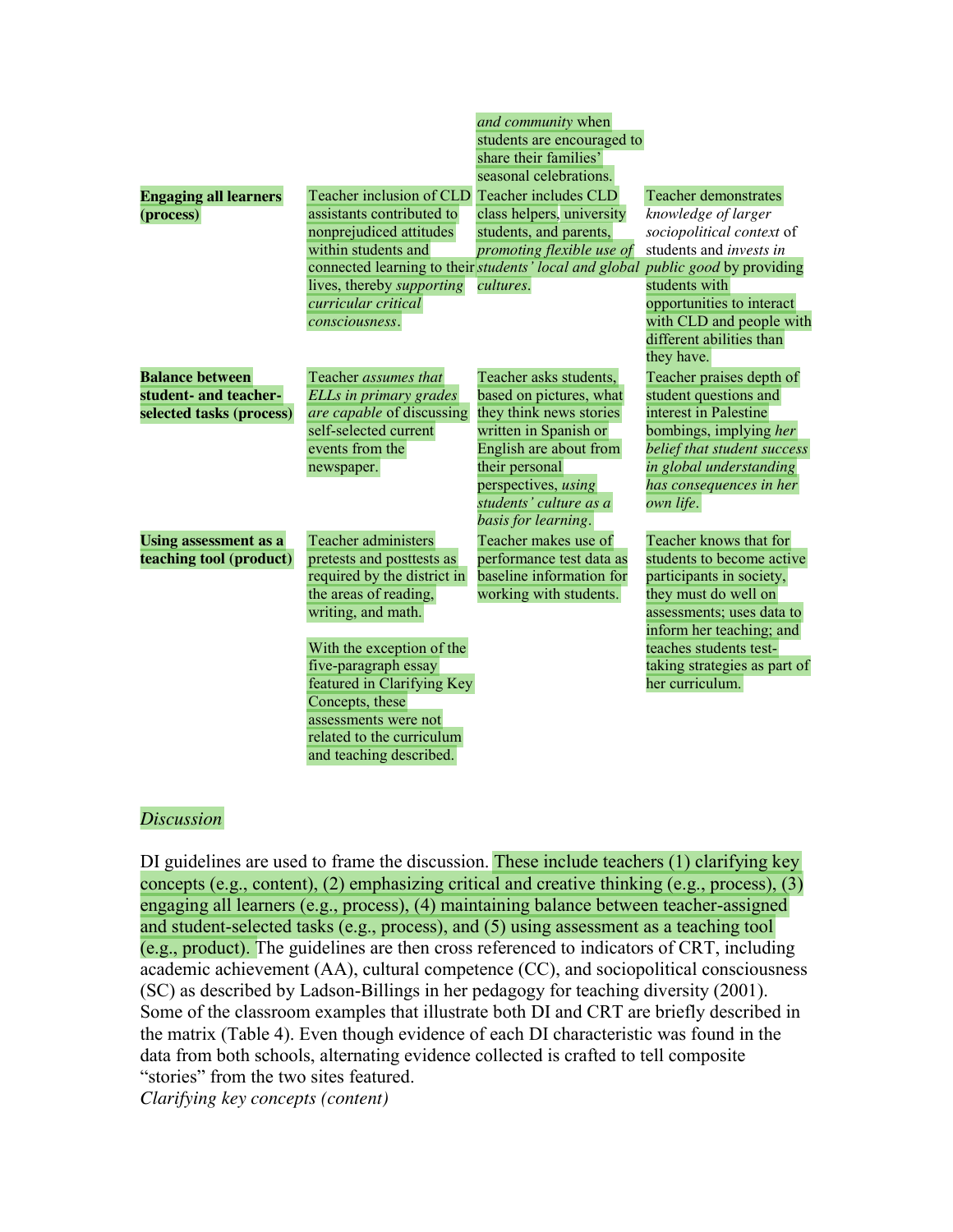In what way do teachers support instructional subject matter, ensure access for all learners, align academic tasks, goals, and objectives to standardized tests, and scaffold content complexity for diverse learners? In this example gleaned from data collected at Bienvenidos Elementary School, student access to the core curriculum, goals, and objectives was achieved by teachers on the fifth-grade team in their teaching of persuasive writing through a five-paragraph essay. This mini-unit was developed to prepare students to take the upcoming district-created criterion-referenced writing assessment (AA). Teachers supported subject matter by providing an authentic model essay of the same topic by a previous fifth grader with similar cultural and linguistic traits as the students at Bienvenidos. The topic of the essay was culturally responsive to the experiences of the students in that the goal of the work was to persuade readers as to why education beyond high school is desirable, necessary, and attainable (AA). The topic was also culturally responsive in terms of having Latino ELLs of Mexican descent think critically about and respond to declining numbers of Latino students who graduate from high school and the dismal number of those who continue their education beyond high school (CC). It was the teachers' intention to encourage students to reflect and think on their own about the importance of higher education, with the hope that students would more likely "own" the information. By allowing students to grasp learning through their own cultural filter, the teachers were able to make a positive impact on their students' lives rather than simply transferring their own knowledge to the students (SC). Teachers began the weeklong project by encouraging students to generate ideas about what they already knew about persuading people, education beyond high school, and writing five-paragraph essays from their background knowledge and prior experience. Teachers provided scaffolds in the form of writing frames to support students' writing processes. At the end of the week, students were asked to document what they had learned from the exercise. As a follow-up to the lesson, students used their papers to inspire role-plays, acting as either the persuader or the individual being persuaded.

Throughout the project, work was differentiated for students in terms of level of ELD, learning disability, learning style, and other recognized academic diversity. Material was presented in written form, orally, and supported by a T-graph (for brainstorming), and written responses were supported by paragraph frames or sentence starters for students who needed the assistance. The teachers presented pertinent information several times as necessary and checked for understanding with frequent questioning and opportunity for students to orally process instruction in small groups before going on. Scaffolds of many kinds were made available to students during the week, including scaffolded materials, teacher modeling, opportunities for students to work with more proficient peers or classroom helpers, environmental print, and the opportunity for students at beginning ELD levels to work in their primary language as a scaffold to writing in English.

In other Bienvenidos classrooms and in relation to making important academic concepts clear, curriculum-relevant music was played throughout the day to purposefully assist students using DI in learning vocabulary, recognizing certain sounds, or learning new math content. Music was also used to motivate students to begin academic tasks.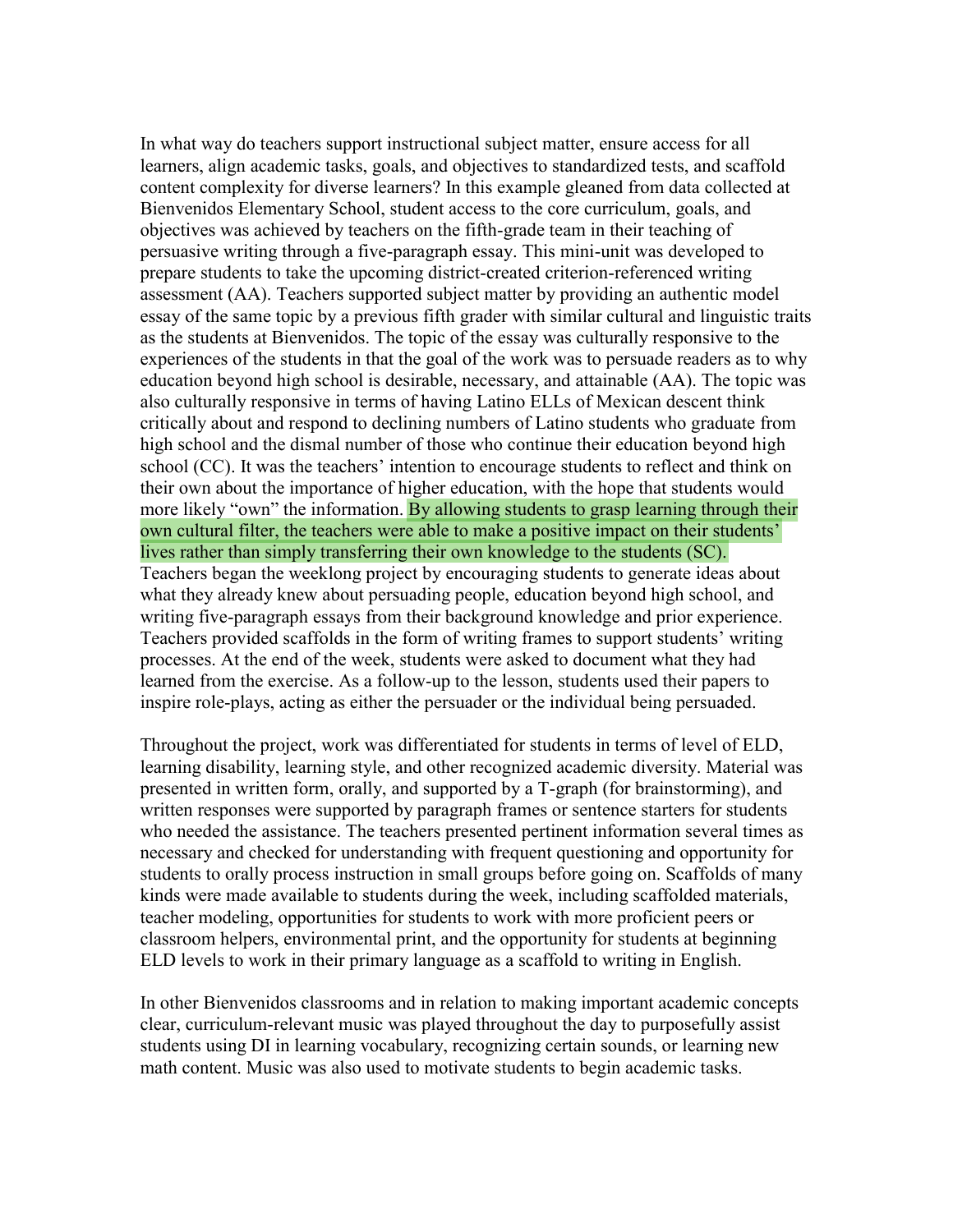Sometimes it was used to calm students or to cue them to transition from activity to activity or to line up for lunch, recess, or dismissal (CC).

Schoolwide at Bienvenidos, there was wide cultural and linguistic diversity in the selections of poems and stories that students read, further complementing each content area. Conversations in many classrooms operated on levels that served to clarify key concepts and generalizations encountered in student learning. Other DI guidelines evident in these observations included the use of assessment as a teaching tool in the teaching of new concepts based on individual student data gleaned from pretest results.

# *Emphasizing critical and creative thinking (process)*

How do teachers use appropriate classroom management while students interact with one another on content regardless of ability level? Xavier Elementary School provided prime examples of ways in which teachers in all classrooms could be heard telling students how wonderful and intelligent they were based on individual students' strengths (Gay, 2000; King, 1994; Ladson-Billings, 1994). They often did this by reminding students that as bilingual citizens, they were "twice as smart" as many other students in the world who may only be able to speak one language (CC).

Teachers at Xavier made it clear to their students that they expected each and every one of them to succeed. They did this by posting objectives, goals, and standards on the board using child-friendly language and icons for most activities (AA). The teachers also encouraged students to share their cultural experiences (i.e., different things that their families do, or not, to celebrate seasonal celebrations; CC).

The teachers also incorporated higher order thinking opportunities into all content areas, with emphasis on synthesis, creativity, and application for the young learners (SC). In one classroom, a teacher had a poster of Bloom's Taxonomy posted above her desk to remind her to differentiate her instructional practice and expectations for student products instead of reverting to more mundane and traditional displays of intelligence (e.g., recall, summary, description).

Throughout the observation, each teacher used flexible grouping and a variety of grouping strategies depending on content, projects, and evaluations, with the intent of addressing students' academic and affective complex thinking skills at the same time. For example, parts of math or language arts lessons were individualized but only after there had been significant whole- and small-group work to prepare students for independent work (CC). Learning experiences in these classrooms appeared to be fair for all learners. When academically based games were played and evaluations administered, they were based on group dynamics and previous student responses. Sometimes small groups of students worked at similar levels, but at other times, groups were heterogeneous. In one fifth-grade classroom, there were two students in the class with learning disabilities, but with careful modeling by the teacher, the potential for peer teasing was eliminated. There was little, if any, individual competition in the classrooms observed. Students learned very quickly that they could all be winners and experience success at some level in their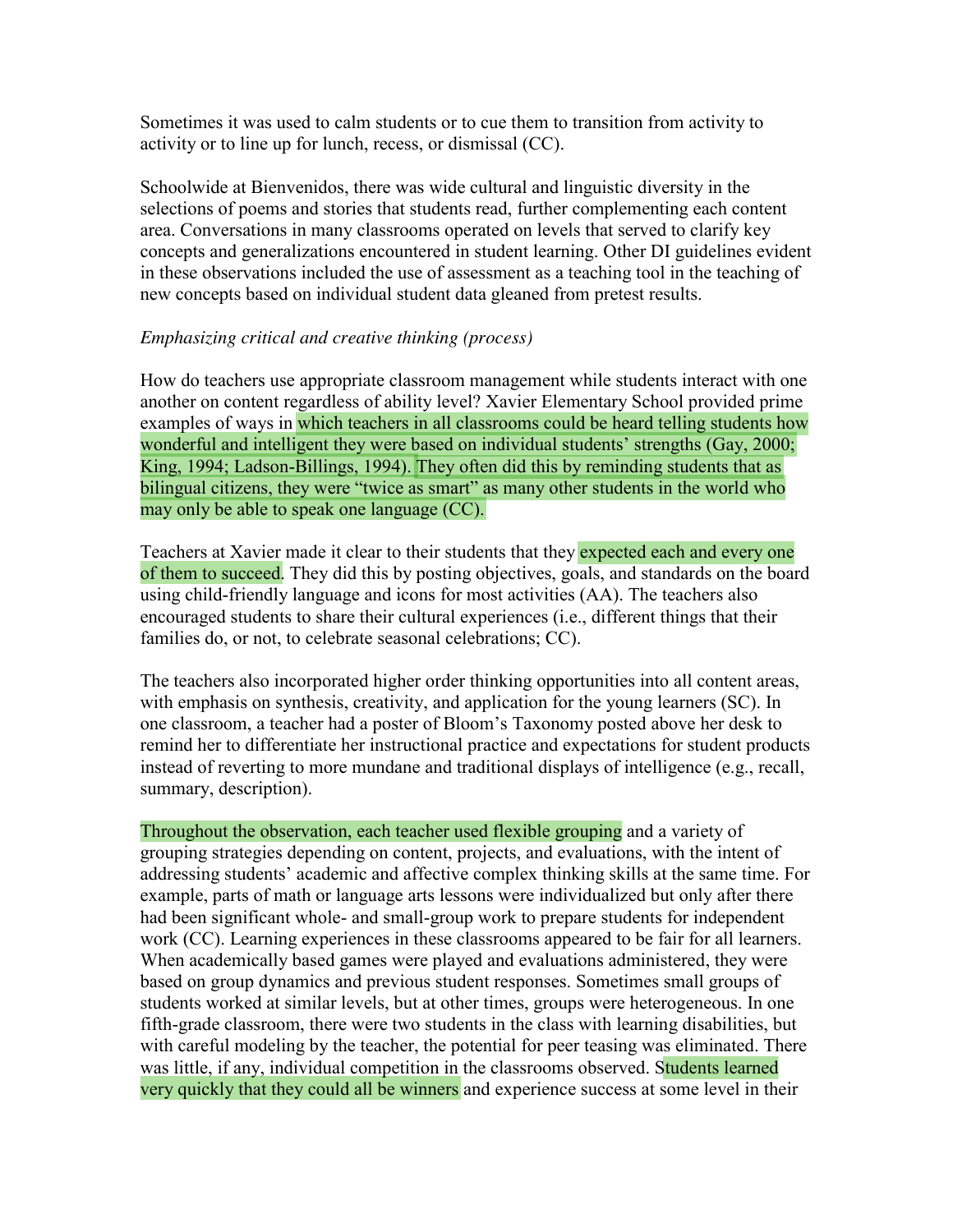classrooms, even for the most academically challenged students. Even more important, student successes were celebrated daily (SC).

# *Engaging all learners (process)*

How are positive interactions among students fostered and managed? One way that a Bienvenidos teacher accomplished this was by deliberately recruiting culturally and linguistically diverse student helpers, candidates, and parents for work in her classroom. These extended members of the classroom community communicated high academic expectations to students, potentially resulting in prejudice reduction for everyone involved in the class (AA). Having positive academic role models to relate to and identify with served to engage the students and maintain their motivation to learn (AA).

For example, in this second-grade classroom, Cherie was a student helper who was also biracial; her mother is White and her father is African American. Another student helper, Yesi, was an ELL of Mexican descent. Both of these fifth-grade girls, former students of the classroom teacher, have specific learning disabilities. Most parent helpers in the classroom were Spanish speakers of Mexican descent, and the two university student teachers were White. A high school student assistant working in the class, Hannah, was of Chinese descent.

Helpers were in the classroom at different times, but every day there was some assistance for the entire school year. These individuals assisted the teacher with teaching responsibilities and offered their support and affirmation to the children. Their inclusion in the classroom contributed to nonprejudiced attitudes within the children and helped students connect learning to their lives in child-friendly ways (CC). As a result, prejudice reduction took place all day long as students had opportunities to interact with peers and older helpers of different ethnic groups and special needs in positive ways. In addition, by designing educational materials to reflect students' individual differences, teachers enabled students to be exposed to positive images of themselves (SC; Gay, 2000).

# *Balance between student and teacher selected tasks (process)*

In what ways do teachers balance what they want to teach with what students want to learn? An example of this balance was provided with a daily activity observed in a firstgrade classroom at Xavier. Every day after lunch, students spent about 30 minutes looking through and discussing an English, Spanish, or bilingual newspaper that students brought from home (AA). The entire class gathered around as the teacher flipped through the paper and pointed out various current events, asking students predictive questions about the content based on the pictures embedded within individual stories. These opportunities introduced additional cultural and linguistic diversity to the children because stories surveyed involved people from different countries representing different cultures and languages (CC). One day, as students began to discuss the current events of the day, a story about a bombing in Palestine appeared. Based on the pictures, students asked questions such as, "Where is that [Palestine]? What is a bomb? And, why did 'they' use a bomb?" The teacher praised students' critical thinking skills and then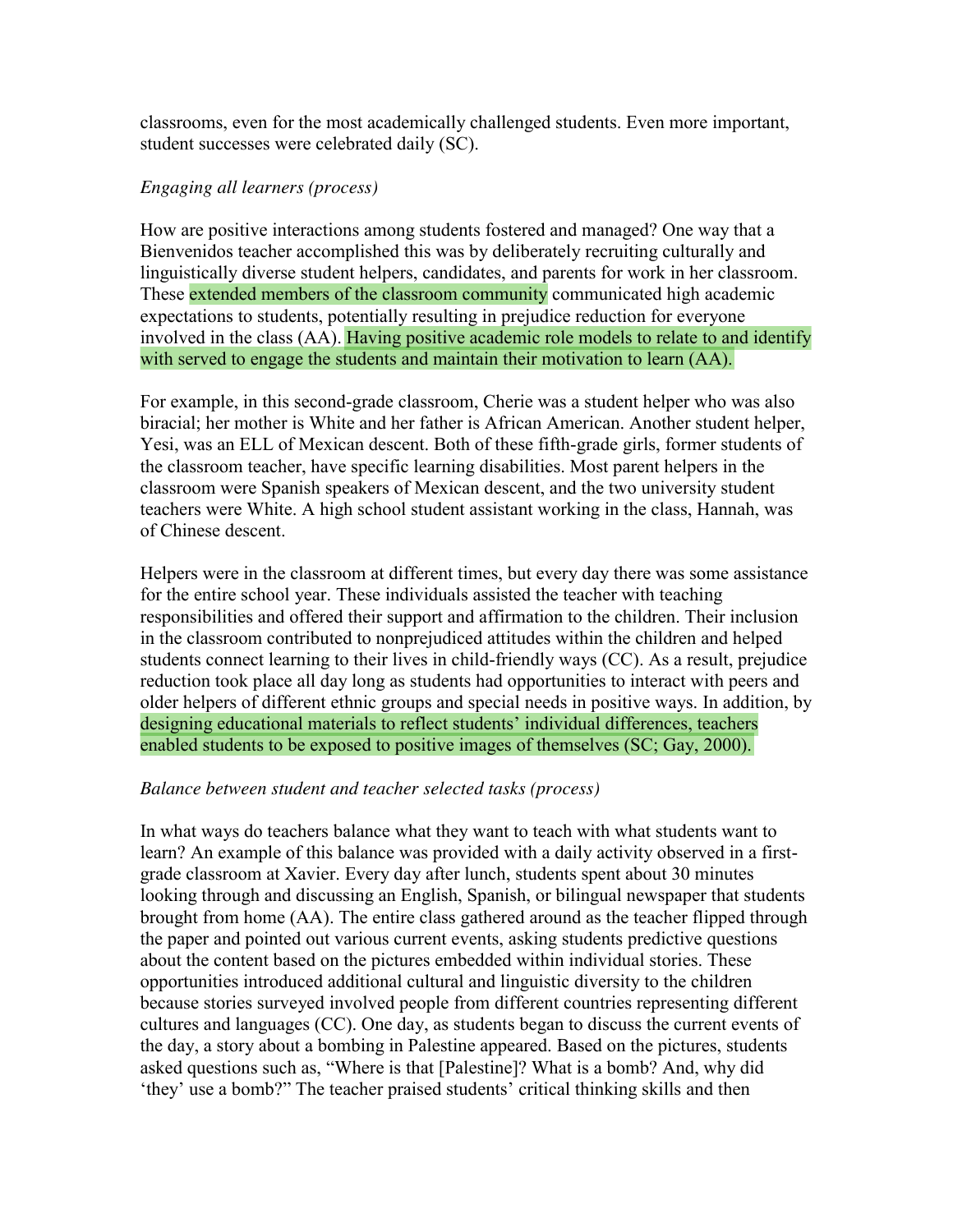promptly responded by pulling out a globe, pointing out the country where the atrocity took place, and asking students for their definitions of a bomb. She clarified their definitions, which largely came from cartoons and the events around 9/11. The teacher then went on to the next story, providing a smooth transition into the next academic area of focus (SC). In other classrooms, teachers integrated thematic instruction to interrelate ideas and information within and across subject matter guided by the inquiry process. These processes were consistently framed by California language arts or mathematics standards.

# *Using assessment as a teaching tool (product)*

How do teachers incorporate the use of testing as means to teach? The teachers at both schools are mandated by the district to administer pretests and posttests to their students. These district-created criterion-referenced tests are in reading, writing, and math content areas. Teachers use results from the pretests as baseline data not only to inform their DI teaching practices but also to glean information about their students' learning styles, language proficiency, and cultures. Even though assessment is not directly mentioned in the indicators of CRT (AA; CC), teachers at both sites felt that it was important for their students to know that assessments would be a normal part of the learning process. Consequently, teachers gave students a few minutes each day to practice test-taking skills (e.g., filling in bubbles, answering multiple-choice questions, developing and responding to rubrics; SC).

Additionally, many classrooms at the schools regularly established and communicated individual and group learning goals for all students. Goals could be found posted on whiteboards, taped to students' desks, or on PowerPoint slides and overhead transparencies. At both sites, teachers were observed collecting multiple sources of information to assess student learning. Many students were involved to some degree in assessing their own academic progress, even kindergarteners, by way of bar graphs. Finally, educators at both sites actively communicated with students and families about student progress. This communication often extended into the community at board meetings and occasionally at the university as teachers made presentations as part of their pursuits toward advanced degrees in various disciplines.

#### *Case study summary*

Using assessment as a teaching tool is the most important guideline for DI that is not explicitly addressed or developed in CRT. If CRT incorporated more evaluative indicators, the practice could be more practical for mainstream teachers in search of pedagogy to suit all learners. By the same token, guidelines for DI are not explicit in addressing practices that benefit ELLs and other CLD students. For educators interested in finding ways to meet the needs of ELL and CLD learners, they can look to this case study for some examples based on the central elements of DI instruction.

From this brief snapshot in which overall student achievement improved based on preand post-assessment data as evidenced by steady increases in grade-level proficiencies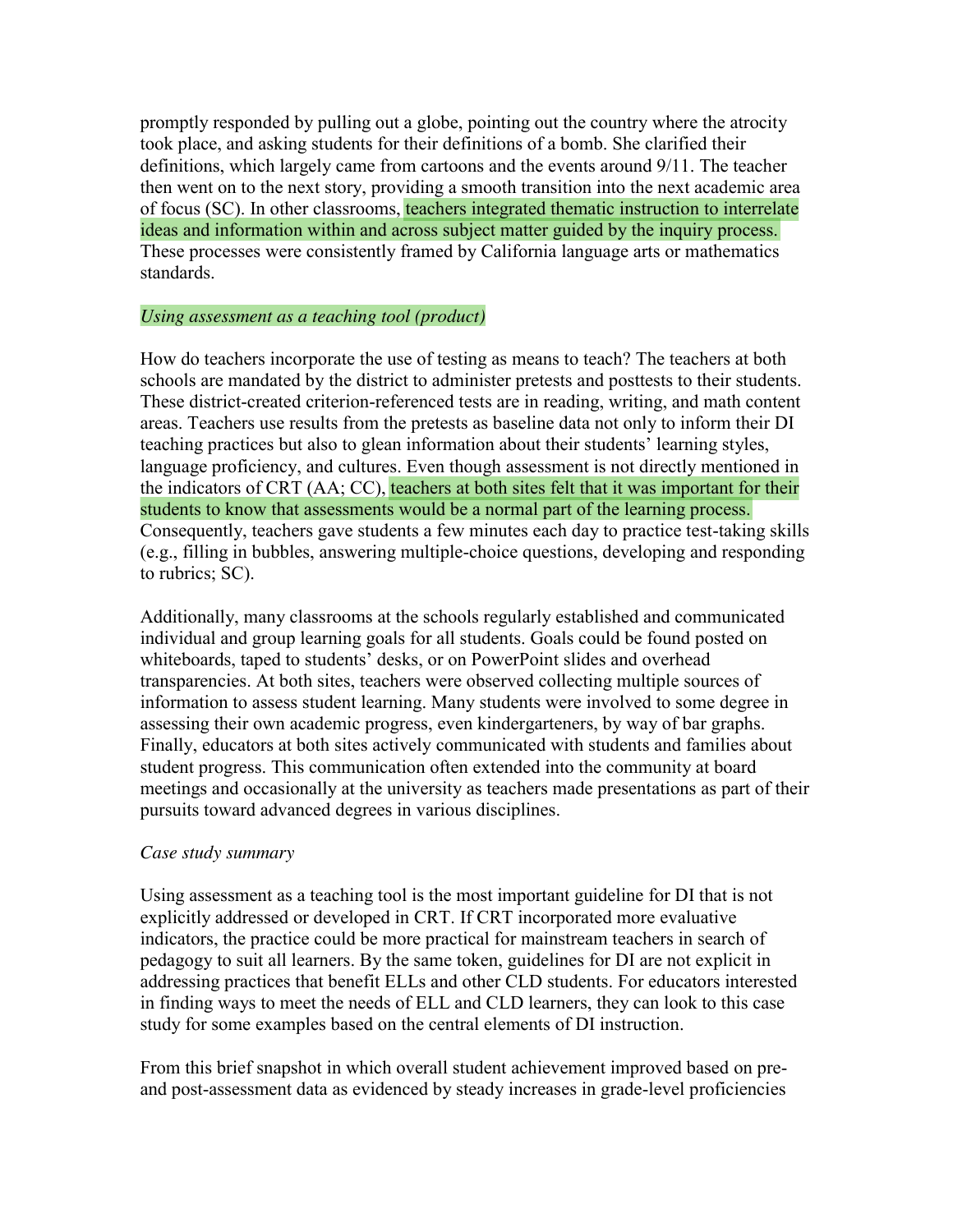over five years in all subgroups, it appears that DI and CRT can function as complementary teaching practices. In this mini-case study, I was able to find evidence of both DI and CRT in qualitative data samples. These preliminary findings indicate a strong case for DI and CRT to be considered as complementary teaching practices. Although the sample is small and case oriented, it does provide hope for reconciling these two best teaching practices that seem exclusive to each other upon first consideration. Furthermore, the literature supporting each practice begins to sound similar when indicators of each teaching practice are compared and cross-referenced.

# FINAL THOUGHTS

Even after considering DI and CRT and having identified them in these composite classrooms at two schools, the question still remains: Is DI inclusive of, and thereby appropriate for, CLD learners? If educators are to take the theoretical and descriptive information provided herein, they can readily incorporate aspects of culturally relevant pedagogy to DI with confidence. By doing so, they can make content more accessible to students who are CLD, thus increasing students' opportunities to experience increased classroom success. DI can be appropriate for CLD learners when it is purposefully adjusted to respond to cultural and linguistic diversity in content, process, and product. If, though, educators practice elements and guidelines for DI by only acknowledging student differences without actually changing their practice (primarily because there are no guidelines on how to do so), teachers run the risk of practicing colorblind pedagogy. Although this type of instruction responds to academic diversity, it is exclusive and does not completely benefit children who are CLD. Providing authentic examples for ways in which to adjust DI so that it is increasingly culturally responsive will allow educators to develop and extend appropriate pedagogies to larger numbers of children with the most diverse needs. This approach is a fresh one and clearly suggests that teachers "take" different paths to meet learners where they are" (Randi  $&$  Corno, 2005).

There are several lessons embedded in this consideration of two seemingly distinct teaching practices. The first is the obvious realization that both DI and CRT exist as a result of the needs of marginalized learners not being met in mainstream general education classrooms. The main difference is that DI provides guidelines addressing academic diversity, whereas CRT does the same for cultural and (sometimes) linguistic diversity. Another lesson to be learned is that DI complements CRT when attention is given to the needs of cultural and/or linguistic students, resulting in enhanced learning and student motivation. The third lesson to be learned is that teachers of ELLs and CLD learners need to learn more about special education processes so they are able to provide best teaching practices and support for diverse students (with DI as a pedagogical framework) without submitting them to special education labels and programs. Finally, all teachers need to learn how to distinguish between learning differences/problems and cultural/linguistic diversity to avoid confusing these issues when meeting the needs of all learners. Conversely, DI doesn't make students who benefit from the practice any more disabled than CRT makes students who benefit from it culturally and linguistically diverse. Educators need to minimize use of labels (and their resulting connotations) and practice sound research-based teaching to benefit the greatest number of students.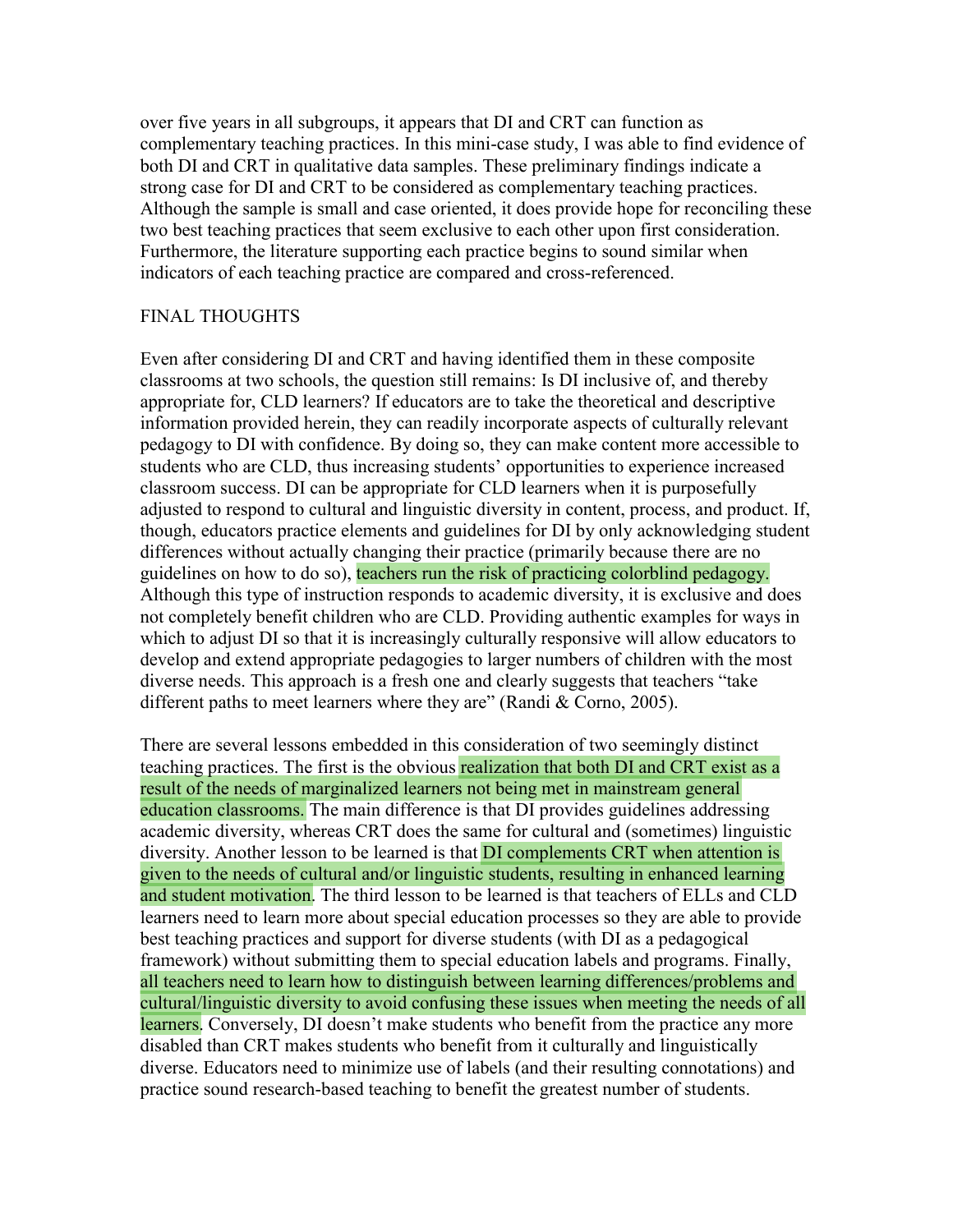The most prominent gap in the literature is found in DI's willingness to acknowledge diversity but not in providing practical how-to pedagogy for teachers to follow. It is hoped that this article will serve to begin filling this gap with specific classroom examples. Another significant gap is found in CRTs literature and research addressing linguistic diversity. Although the case study was in settings serving large numbers of ELLs, there are still significant voids in ways in which CRT can better include teaching practices that respond to different levels of language acquisition. Further research is needed in both areas, with special emphasis on theory-to-practice approaches, to best reach and teach ELLs when teachers do not speak students' home languages.

In this article, I attempt to reconcile seemingly distinct teaching practices for ELLs, other culturally and linguistically diverse students, and academically diverse students in U.S. schools. In a closer look at the theories underlying CRT and DI, a comparison of the approaches reveals similarities and differences that shed light on the most appropriate teaching practices for CLD learners. Even though indicators for teaching CLD learners do not include information specific to using assessment as a teaching tool or mandated standardized testing guidelines, research suggests that attention to assessment is imperative to the success of CLD students in schools (Ladson-Billings, 1994; Tharp, Estrada, Dalton, & Yamaguchi, 2000), including factors critical to school performance, such as motivation, perceptions, attitudes, and inclusion (Doherty, Hilberg, Pinal, & Tharp, 2003).

The best teaching practices are those that consider all learners in a classroom setting and pay close attention to differences inherent to academic, cultural, linguistic, and socioeconomic diversity. Through a closer examination of two different, seemingly distinct theoretical models that have rarely been linked or reconciled, educators may be able to determine what is appropriate for particular groups of students in particular classrooms in particular locales. Further research on the application of these approaches in classrooms is needed to further substantiate assumptions made in this article. It is my hope that this work inspires educators to broaden their perspectives on DI, complemented by more relevant instruction appropriate for CLD learners. In implementing school reform efforts to improve student achievement, reconciliation of best teaching practices and the creation of hybrid pedagogies are critical in addressing a future of an increasingly diverse country and global community.

# *References*

Abrahams, R. D., & Troike, R. C. (Eds.). (1972). *Language and cultural diversity in American education.* Englewood Cliffs, NJ: Prentice Hall.

Allan, S. (1991). Ability grouping research reviews: What do they say about grouping and the gifted? *Educational Leadership, 48*(6), 60–65.

Aragon, J. (1973). An impediment to cultural pluralism: Culturally deficient educators attempting to teach culturally different children. In M. D. Stent, W. R. Hazard, & H. N.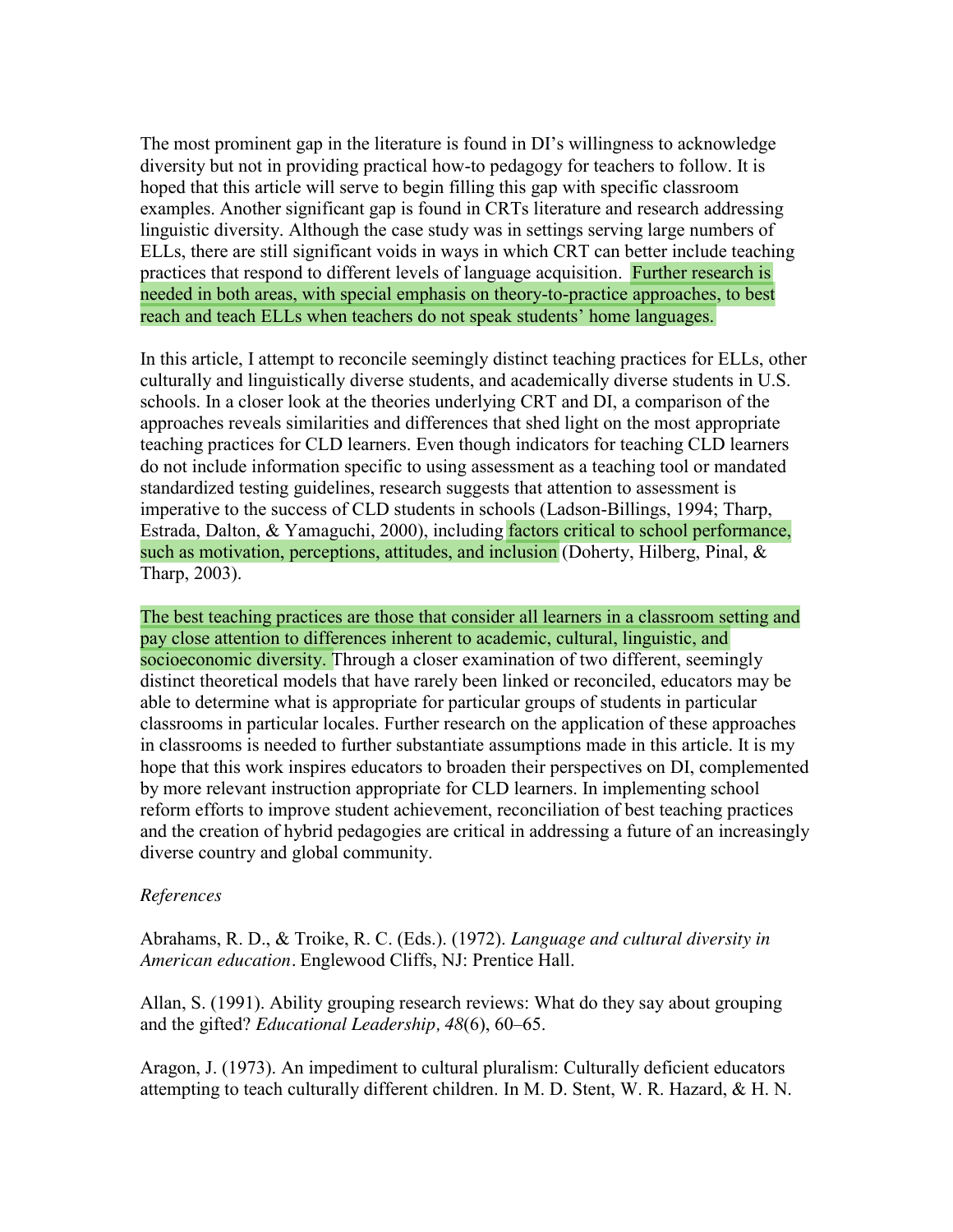Rivlin (Eds.), *Cultural pluralism in education: A mandate for change* (pp. 77–84). New York: Appleton-Century-Crofts.

Artiles, A. J., & Ortiz A. O. (Eds.). (2002). *English language learners with special education needs* (pp. 133–157). Washington, DC, and McHenry, IL: Center for Applied Linguistics and Delta Systems.

Artiles, A. J., & Trent, S. C. (1997). Building a knowledge base on culturally diverse students with learning disabilities: The need to enrich research with a sociocultural perspective. *Learning Disabilities Research and Practice, 12*, 80–81.

Au, K. H., & Kawakami, A. J. (1994). Cultural congruence in instruction. In E. R. Hollins, J. E. King, & W.

C. Hayman (Eds.), *Teaching diverse populations: Formulating a knowledge base* (pp. 5– 23). Albany: State University of New York Press.

Baca, L., & Cervantes, H. (Eds.). (2004). *The bilingual special education interface* (4th ed.). Upper Saddle River, NJ: Merrill.

Banks, J. A. (1975). Teaching ethnic studies: Key issues and concepts. *Social Studies, 66*(3), 107-113.

Banks, J. A., & Banks, C. A. M. (Eds.). (2004). *Handbook of research on multicultural education* (2nd ed.). San Francisco: Jossey-Bass.

Banks, J. A., Cookson, P., Gay, G., Hawley, W. D., Irvine, J. J., Nieto, S., et al. (2001). Diversity within unity: Essential principles for teaching and learning in a multicultural. *Phi Delta Kappan, 83*,196–203.

Berger, S. L. (1991). *Differentiating curriculum for gifted students*. Reston, VA.: ERIC Clearinghouse on Handicapped and Gifted Children. (ERIC ED342175). Retrieved February 22, 2007, from http://eric.ed.gov/ERICWebPortal/custom/portlets/recordDetails/detailmini.jsp? nfpb=tru

e& &ERICExtSearch\_SearchValue\_0=ED342175&ERICExtSearch\_SearchType\_0=eric \_accno&accno=ED342175

Bloom, B. S. (1956). Taxonomy of educational objectives: The classification of educational goals. *Handbook I: Cognitive domain* (n. pag.). New York: Longmans, Green.

Bruner, J. S. (1966). *Towards a theory of instruction*. New York: Norton.

Chamot, A. U. (1995). Implementing the cognitive academic language approach: CALLA in Arlington, Virginia. *Bilingual Research Journal, 19*, 379–394.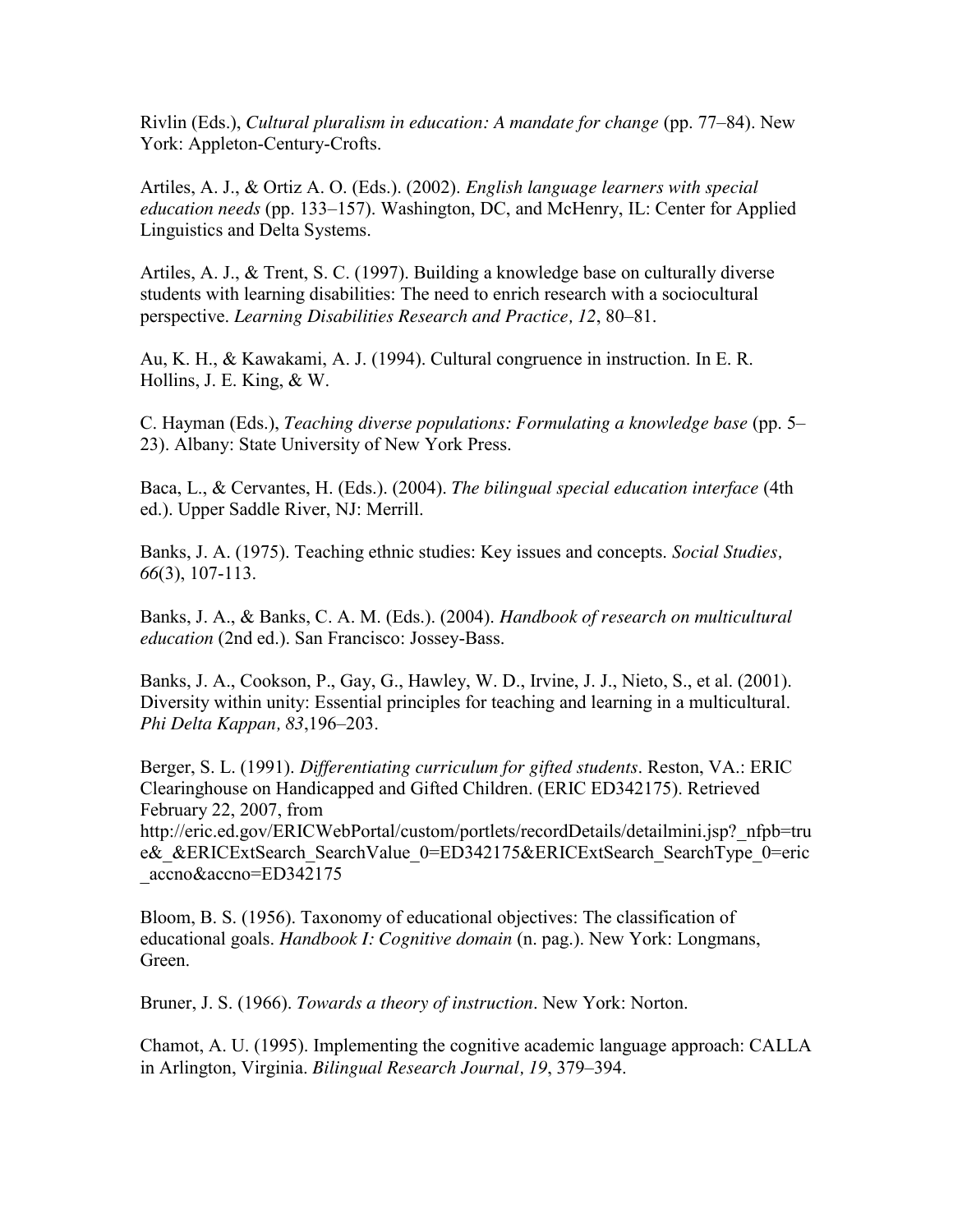Cole, M. (1996). *Cultural psychology: A once and future discipline*. Cambridge, MA: Harvard University Press.

Cuban, L. (1972). Ethnic content and "White" instruction. *Phi Delta Kappan, 53, 270*– 273.

Darling-Hammond, L. (1997). *The right to learn: A blueprint for creating schools that work*. San Francisco: Jossey-Bass.

Delpit, L. (1995). *Other people's children*. New York: New York Press.

Doherty, R. W., Hilberg, R. S., Pinal, A., & Tharp, R.G. (2003). Five standards and standard achievement. *NABE Journal of Research and Practice, 1*(1), 1–24.

Feldhusen, H. J. (1993). Individualized teaching of the gifted in regular classrooms. In C. J. Maker (Ed.), *Critical issues in gifted education, vol 3: Programs for the gifted in regular classrooms* (pp. 263–273). Austin TX: PRO-ED.

Feldhusen, J. (1989). Program models for gifted education. In J. Feldhusen, J. Van Tassel-Baska, & K.

Seeley (Eds.), *Excellence in educating the gifted* (pp. 103–122). Denver, CO: Love Publishing.

Feldhusen, J., Hansen, J., & Kennedy, D. (1989). Curriculum development for GCT teachers. *GCT, 12*(6), 1219.

Forbes, J. A. (1973). Teaching Native American values and cultures. In *Teaching ethnic studies: Concepts and strategies* (pp. 200–219). Washington, DC: National Council for the Social Studies.

Freire, P. (1985). *The politics of education: culture, power, and liberation* (D. Macedo, Trans.). South Hadley, MA: Bergin.

Fung, G. (1998). Meeting the instructional needs of Chinese American and Asian English language development and at-risk students. In V. Ooka Pang & L. L. Cheng (Eds.), *Struggling to be heard: The unmet needs of Asian Pacific American children* (197–221). Albany: State University of New York Press.

Gardner, H. (1983). Frames of mind: The theory of multiple intelligences. New York: Basic Books.

Gardner, H. (1995). Reflections on multiple intelligences: Myths and messages. *Phi Delta Kappan, 77*, 200–203, 206–209.

Gardner, H. (1999). *The disciplined mind: What all students should understand*. New York: Simon and Schuster.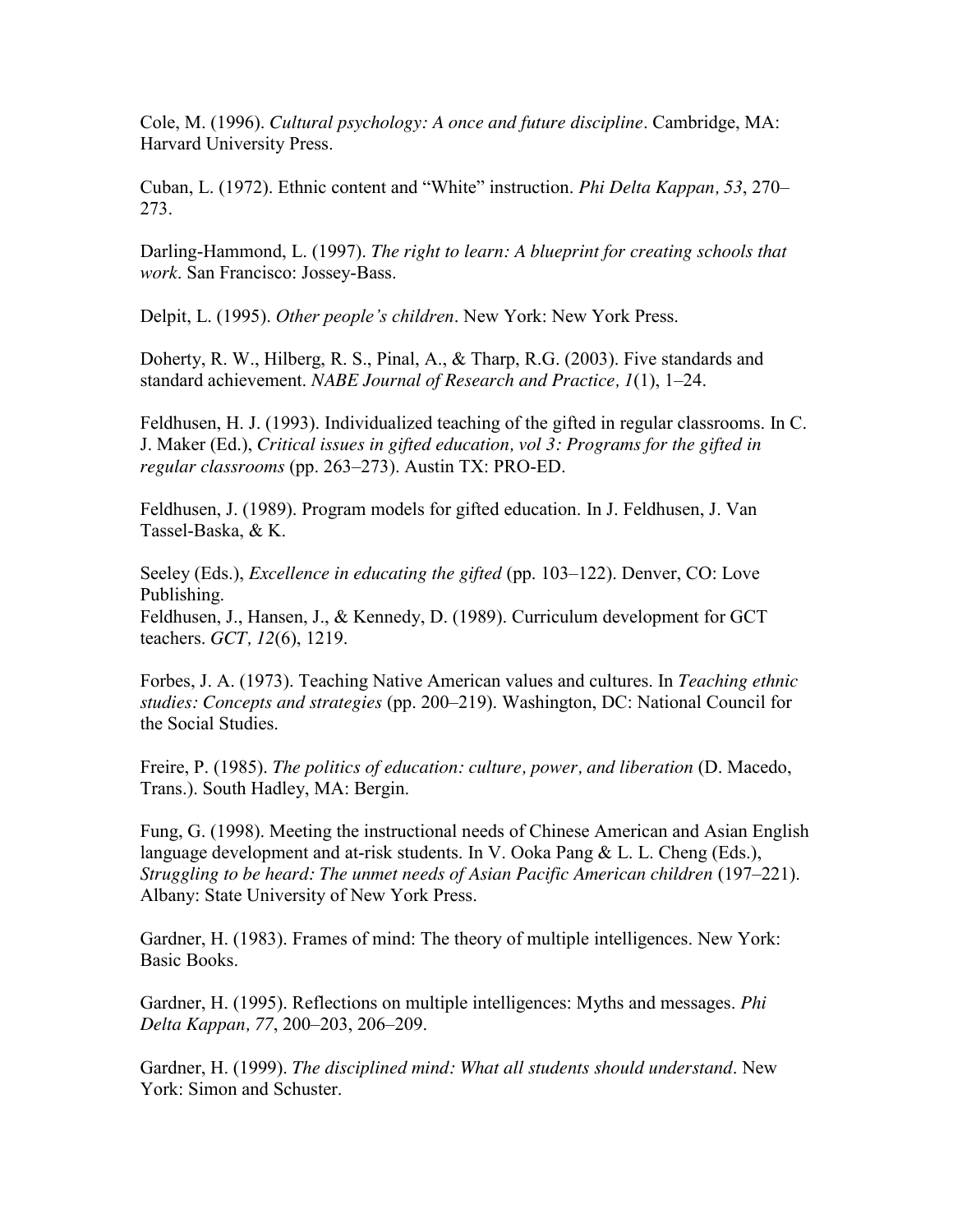Gay, G. (1975). Organizing and designing culturally pluralistic curriculum. *Educational Leadership, 33*, 176–183.

Gay, G. (2000). *Culturally responsive teaching: Theory, research, and practice*. New York: Teachers College Press.

Glesne, C. (2005). *Becoming qualitative researchers: An introduction* (3rd ed.). Boston: Pearson.

Goldstein, L. (1999). The relational zone: The role of caring relationships in the coconstruction of mind. *American Educational Research Journal, 36*, 647–673.

Golnick, D., & Chinn, C. (2004). *Multicultural education in a pluralistic society.*  Columbus, OH: Merrill Prentice Hall.

Gonzalez, N., Moll, L. C., Floyd-Tennery, M., Rivera, A., Rendon, P., & Amanti, C. (1993). Funds of knowledge for teaching in Latino households. *Urban Education, 2*, 443– 470.

Guild, P. B., & Garger, S. (1998). What is differentiated instruction? In *marching to different drummers* (2nd ed., p. 2). Alexandria, VA: Association for Supervision and Curriculum Development.

Gutierrez, K. D., & Rogoff, B. (2003). Cultural ways of learning: Individual traits or repertoires of practice? *Educational Researcher, 32*(5), 19–25.

Hall, T., Strangman, N., & Meyer, A. (2003). *Differentiated instruction and implications for UDL implementation*. Retrieved February 22, 2007, from the Access Center Web site: http://www.k8accesscenter.org/training\_resources/udl/diffinstruction.asp

Heacox, D. (2001). *Differentiating instruction in the regular classroom*. Minneapolis, MN: Freespirit.

Holloway, J. H. (2000). Preparing teachers for differentiated instruction. *Educational Leadership, 58*, 82–83.

Irvine, J. J. (2002). *In search of wholeness: African American teachers and their culturally specific classroom practices*. New York: Palgrave.

Johnson, D. W., & Johnson, R. T. (2002). Ensuring diversity is positive: Cooperative community, constructive conflict, and civic values. In J. S. Thousand, R. A. Villa, & A. I. Nevin (Eds.), *Creativity and collaborative learning: The practical guide to empowering students, teachers, and families* (2nd ed., pp. 197–208). Baltimore: Paul H. Brookes.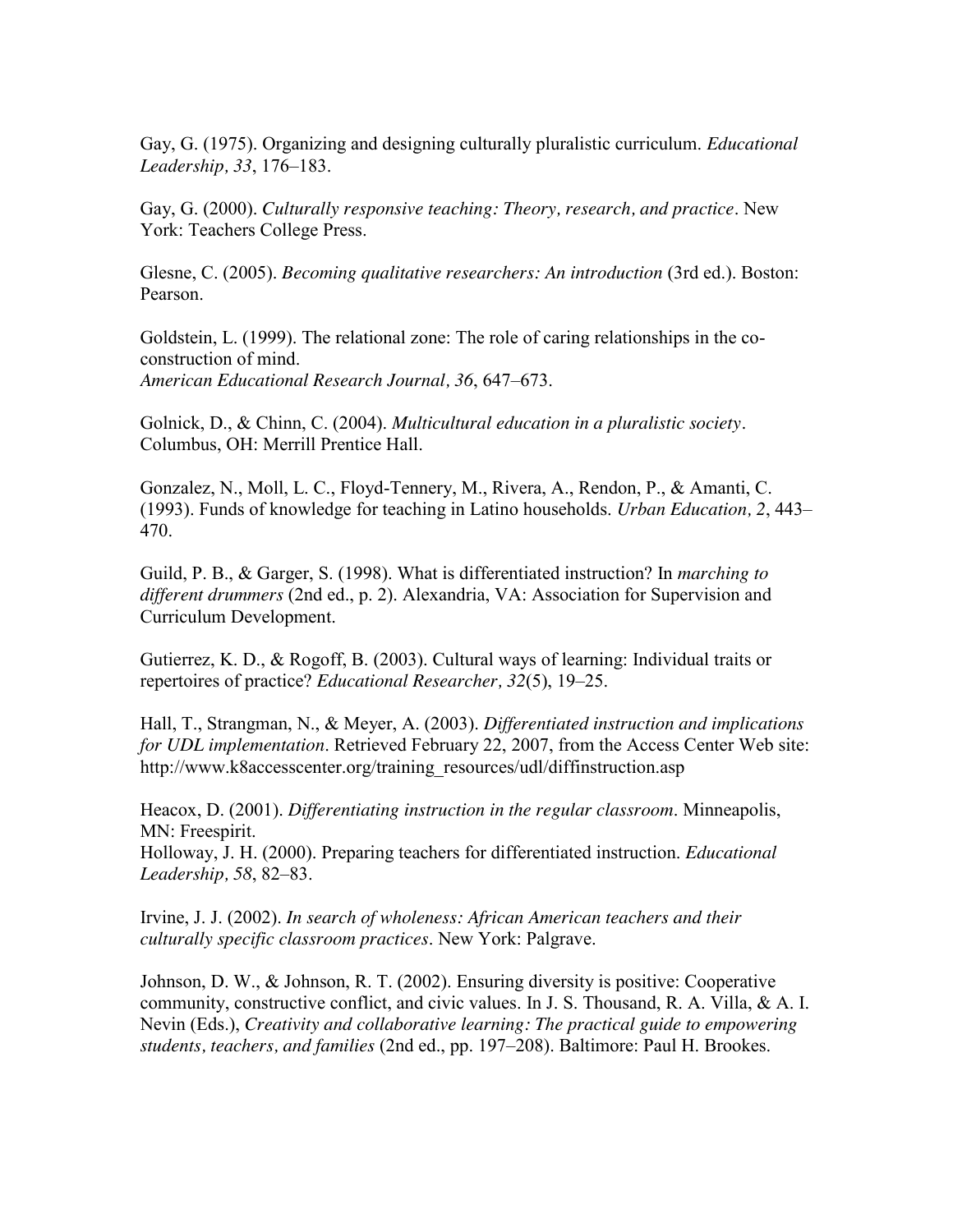Jordan, C. (1995). Creating cultures of schooling: Historical and conceptual background of the KEEP/rough rock project. *The Bilingual Research Journal, 19*, 83–100.

Kalbfleisch, M. L. (1997). So why bother? The usefulness of applied science to the general public. *Brainstorm: A Journal of Mind and Brain Science, 3*(1), 2–5.

King, J. (1994). The purpose of schooling for African American children: Including cultural knowledge. In

E. R. Hollins, J. E. King, & W. C. Hayman (Eds.), *Teaching diverse populations: Formulating a knowledge base* (pp. 25–66). Albany: State University of New York Press.

Kulik, J. A., & Kulik, C. C. (1992). Meta-analytic findings on grouping programs. *Gifted Child Quarterly, 36*, 73–77.

Ladson-Billings, G. (1994). *The dreamkeepers: Successful teachers of African American children*. San Francisco: Jossey-Bass.

Ladson-Billings, G. (2000). Fighting for our lives: Preparing teachers to teach African American students. *Journal of Teacher Education, 51*, 206–214.

Ladson-Billings, G. (2001). *Crossing over to Canaan: The journey of new teachers in diverse classrooms*. San Francisco: Jossey-Bass.

Lawrence-Brown, D. (2004). Differentiated instruction. *American Secondary Education 32*(3), 34–62.

Litton, E. F. (1999). Learning in America: The Filipino-American sociocultural perspective. In C. Park & M. M. Chi (Eds.), *Asian-American education: Prospects and challenges* (pp. 131–154). Westport, CT: Bergin and Garvey.

Maker, C. J. (1982). *Curriculum development for the gifted*. Rockville, MD: Aspen.

Maker, C. J., & Nielson, A. B. (1996). *Curriculum development and teaching strategies for gifted learners* (2nd ed.). Austin, TX: PRO-ED.

Maker, C. J., & Schiever, S. W. (1989). *Critical issues in gifted education: Defensible programs for cultural and ethnic minorities* (Vol. 2). Austin, TX: PRO-ED.

McCarty, T. L. (2002). *A place to be Navajo: Rough rock and the struggle for selfdetermination in indigenous schooling*. Mahwah, NJ: Erlbaum.

Moll, L. (1990). *Vygotsky and education: Instructional implications and applications of sociohistorical psychology*. New York: Cambridge University Press.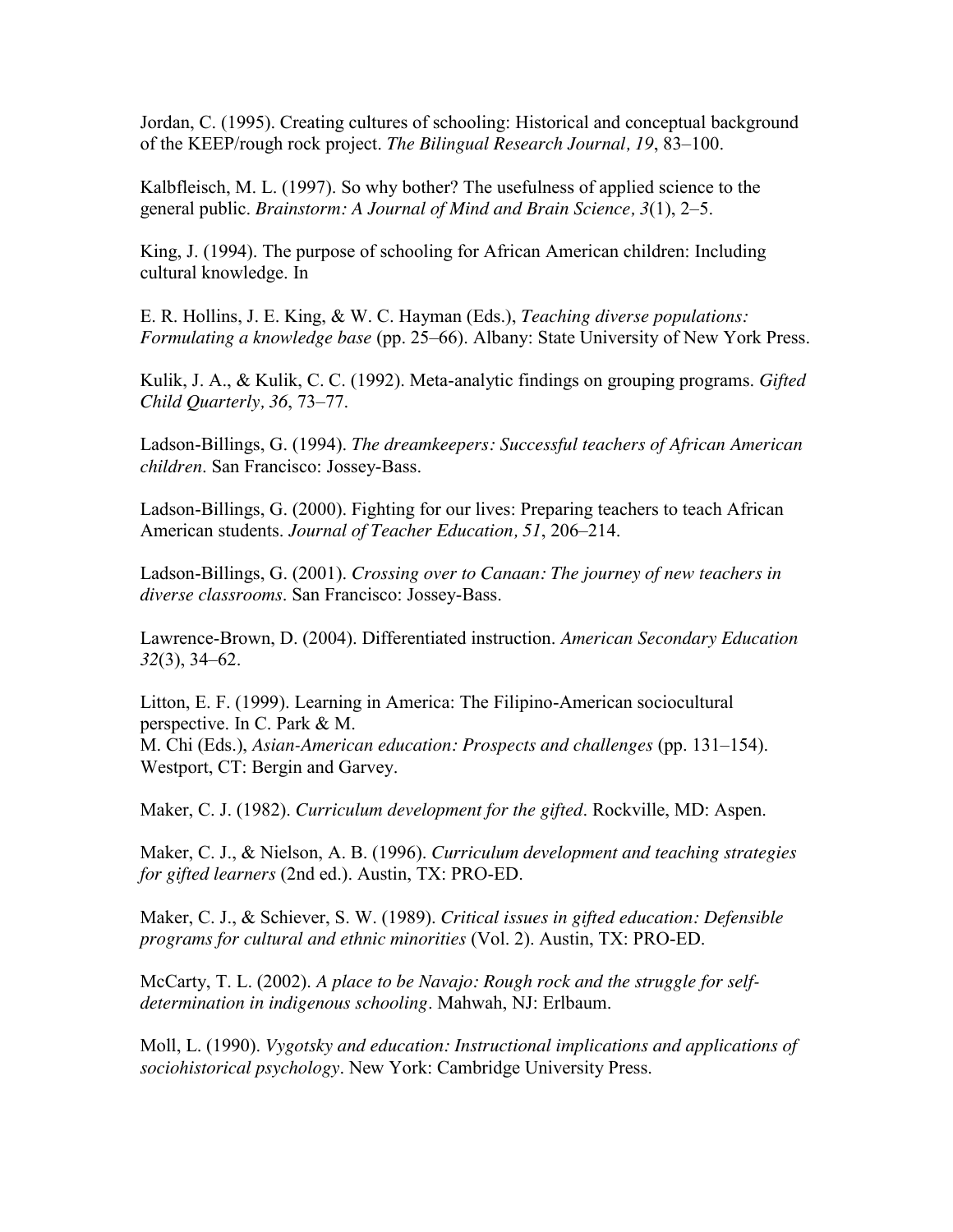Moll, L. (1992). Literacy research into communities and classrooms: A sociocultural approach. In R. Beach, J. Green, & T. Shanahan (Eds.), *Multidisciplinary perspectives in literacy research* (pp. 47–73). Urbana, IL: National Council of Teachers of English.

Moll, L. C., Amanti, C., Neff, D., & González, N. (1992). Funds of knowledge for teaching: Using a qualitative approach to connect homes and classrooms. *Theory Into Practice, 31*, 132–141.

Moll, L. C., & Greenberg, J. (1990). Creating zones of possibilities: Combining social contexts for instruction. In L.C. Moll (Ed.), *Vygotsky and education* (pp. 319–348). Cambridge, England: Cambridge University Press.

Morelli, G., Rogoff, B., & Angelillo, C. (2003). Cultural variation in children's access to work or involvement in specialized child-focused activities. *International Journal of Behavioral Development*, *27*, 264–274.

Nieto, S. (2004). Affirming diversity: The sociopolitical context of multicultural education (4th ed.). White Plains, NY: Longman.

Oakes, J. (1985). *Keeping track: How schools structure inequality*. New Haven, CT: Yale University Press.

Oakes, J. (1990). *Multiplying inequalities: The effects of races, social class, and tracking on opportunities to learn mathematics and science*. Santa Monica, CA: RAND.

Obiakor, F. E. (2007). Multicultural special education: effective intervention for today's schools. *Intervention in School and Clinic, 42*, 148–155.

Ooka Pang, V. (2005). *Multicultural education: A caring-centered approach* (2nd ed.). Boston: McGraw-Hill.

Padron, Y. N., & Waxman, H. C. (1999). Classroom observations of the five standards of effective teaching in urban classrooms with English language learners. *Teaching and Change, 7*, 79–100.

Padron, Y. N., Waxman, H. C., & Rivera, H. H. (2002). *Educating Hispanic students: Effective instructional practices* (Practitioner Brief No. 5). Retrieved October 10, 2004, from Center for Applied Linguistics Web site: http://www.cal.org/crede/Pubs/PracBrief5.htm

Randi, J., & Corno, L. (2005). Teaching and learner variation. In P. Tomlinson & P. Winne (Eds.), *Pedagogy: Teaching for learning. Monograph series II: Psychological aspects of education* (No. 3, pp. 47–69). Leicester, England: British Psychological Society.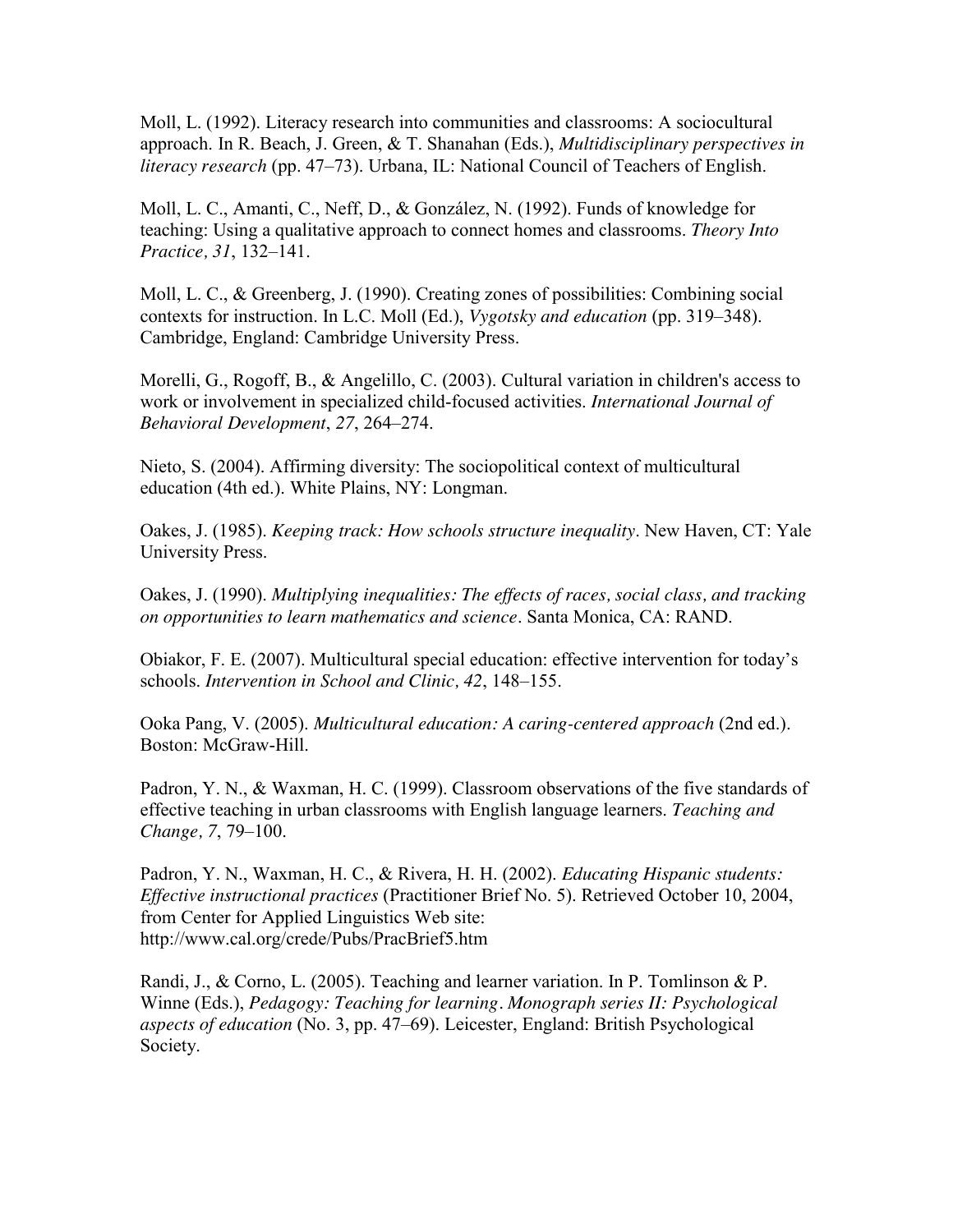Rivera, C., & Zehler, A. M. (1991). Assuring the academic success of language minority students: Collaboration in teaching and learning. *Journal of Education, 173,* 52–77.

Santamaría, L. J. (2003, March). *Multicultural education, English language learners, and academic achievement in elementary school: Moving theory into practice*. Paper presented at the 2003 American Educational Research Association annual meeting, Chicago, IL.

Santamaría, L. J., Fletcher, T. V., & Bos, C. S. (2002). Effective pedagogy for English language learners in inclusive classrooms. In A. Ortiz & A. Artiles (Eds.), *English language learners with special education needs* (pp. 133–157). Washington, DC: Center for Applied Linguistics (CAL).

Santamaría, L. J., & Thousand, J. A. (2004). Collaboration, co-teaching, and differentiated instruction a process-oriented approach to whole schooling. *International Journal of Whole Schooling, 1*(1), 13–27.

Slavin, R. E. (1986). *Ability grouping and student achievement in elementary schools: A best-evidence synthesis* (Report No. 1). Baltimore: Johns Hopkins University, Center for Research on Elementary and Middle Schools.

Slavin, R. E. (1987). Ability grouping and achievement in elementary schools: A bestevidence synthesis. *Review of Educational Research, 57*, 293–336.

Slavin, R. E. (1990). Achievement effects of ability grouping in secondary schools: A best-evidence synthesis. *Review of Educational Research*, *60*, 471–499.

Smith, G. P. (1998). *Common sense about uncommon knowledge: The knowledge bases for diversity*. Washington, DC: American Association of Colleges for Teacher Education.

Strauss, A., & Corbin, J. (1990). *Basics of qualitative research: Grounded theory procedures and techniques*. Newbury Park, CA: Sage.

Strong, R., Perini, M., Silver, H., & Thomas, E. (2004). Creating a differentiated mathematics classroom. *Educational Leadership 61*(5). Retrieved May 2, 2004, from http://www.ascd.org/publications/ed\_lead/200402/toc.html

Taba, H. (1962). *Curriculum development: Theory and practice.* New York: Harcourt, Brace, and World.

Tharp, R. G., Estrada, P., Dalton, S. S., & Yamaguchi, L. (2000). *Teaching transformed: Achieving excellence, fairness, inclusion, and harmony.* Boulder, CO: Westview Press.

Tharp, R. G., & Gallimore, R. (1988). *Rousing minds to life: Teaching, learning, and schooling in social contexts*. New York: Cambridge University Press.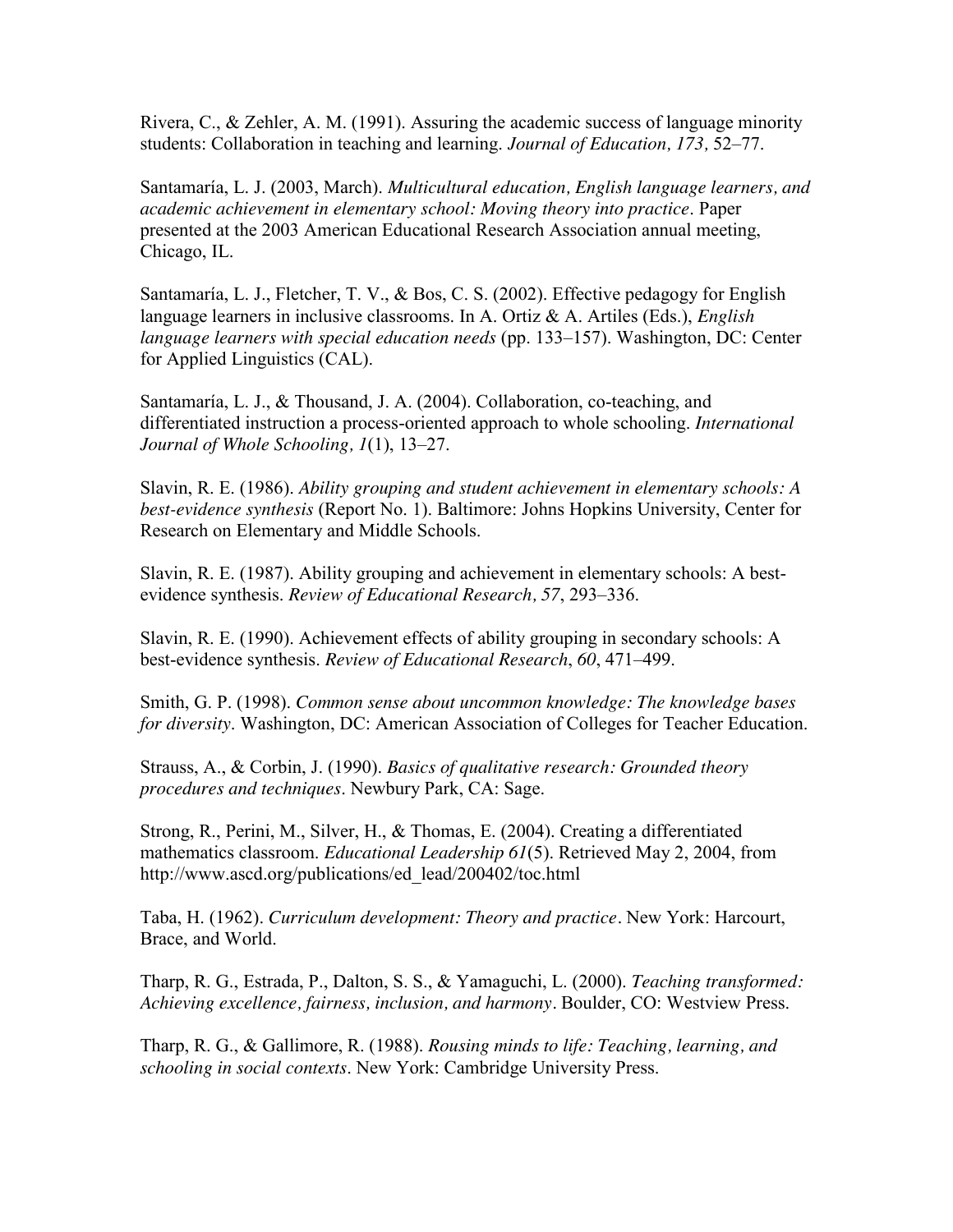Theroux, P. (2001). *Enhance learning with technology: Differentiating instruction.* Retrieved September 10, 2007, from http://members.shaw.ca/priscillatheroux/differentiating.html

Tomlinson, C.A. (1995). *Differentiating instruction for advanced learners in the mixedability middle school classroom*. Reston, VA: ERIC Clearinghouse on Disabilities and Gifted Education. (ERIC Document Reproduction Service No. ED389141)

Tomlinson, C. A. (1999). *The differentiated classroom: Responding to the needs of all learners*. Alexandria, VA: Association for Supervision and Curriculum Development.

Tomlinson, C. A. (2000). *Differentiation of instruction in the elementary grades*. Reston, VA: ERIC Digest. (ERIC Document Reproduction Service No. ED443572)

Tomlinson, C. A. (2001). *How to differentiate instruction in mixed-ability classrooms*. (2nd ed.) Alexandria, VA: Association for Supervision and Curriculum Development.

Tomlinson, C. A. (2003). *Fulfilling the promise of the differentiated classroom: Strategies and tools for responsive teaching*. Alexandria, VA: Association for Supervision and Curriculum Development.

Tomlinson, C. A., & Allan, S. D. (2000). *Leadership for differentiating schools and classrooms*. Alexandria, VA: Association for Supervision and Curriculum Development.

Tomlinson, C. A., & Kalbfleisch, M. L. (1998). Teach me, teach my brain: A call for differentiated classrooms. *Educational Leadership, 56*(3), 52–55.

Van Tassel-Baska, J. (1989). Appropriate curriculum for the gifted. In J. Feldhusen, J. Van Tassel-Baska, & K. Seeley (Eds.), *Excellence in educating the gifted* (pp. 175–191). Denver, CO: Love Publishing.

Van Tassel-Baska, J. (1992). Educational decision making on acceleration and grouping. *Gifted Child Quarterly, 36*, 68–72.

Vaughn, S., Bos, C., & Schumm, J. (2000). *Teaching exceptional, diverse, and at-risk students in the general education classroom* (2nd ed.). Boston: Allyn and Bacon.

Vygotsky, L. (1978). *Mind in society: The development of higher psychological processes* (M. Cole, V.

John-Steiner, S. Scribner, & E. Souberman, Trans.). Cambridge, MA: Harvard University Press.

Waldron, N., & McCleskey, J. (1998). The effects of an inclusive school program on students with mild and severe learning disabilities. *Exceptional Children, 64,* 395–405.